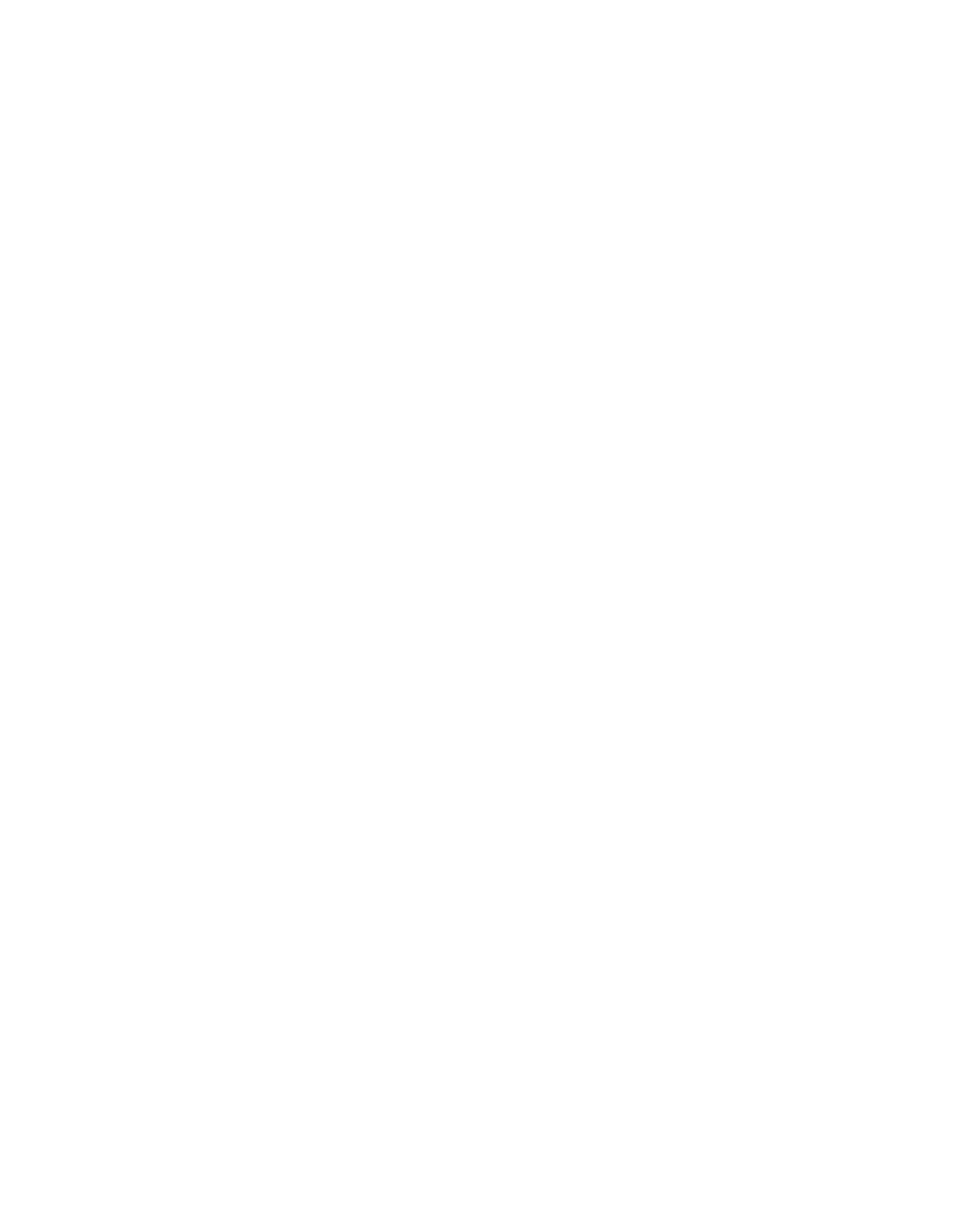# **EXHIBIT A**

# **Line Configurations and Specifications**

Certificate of Need Application Section 2.0 Project Description p. 15-27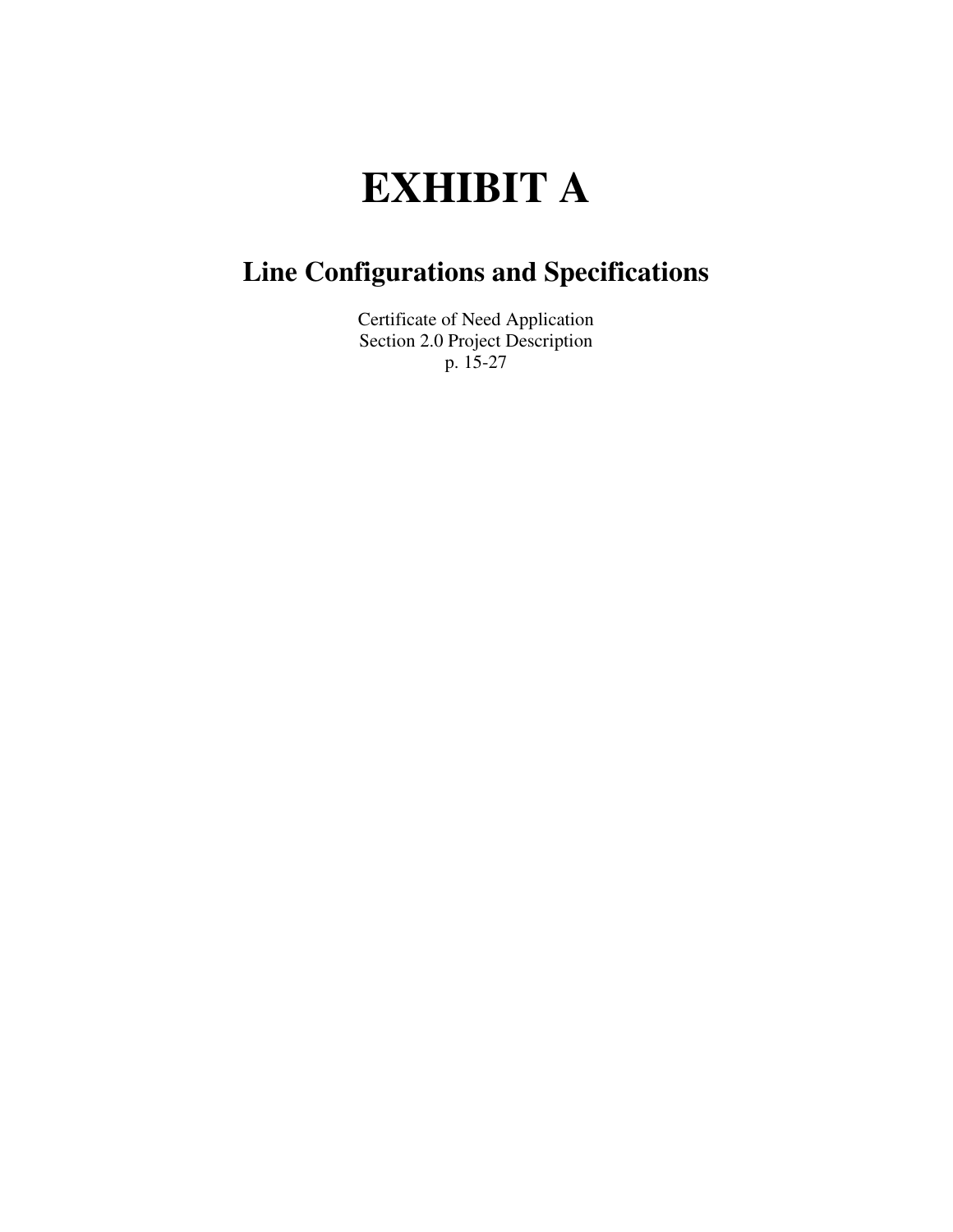#### **2.0 PROJECT DESCRIPTION**

The Project includes two new substations, a Midtown Substation and a Hiawatha Substation, and two 115 kV transmission line connections between the two substations. Xcel Energy's proposal is to construct the transmission lines along Route A, build the Midtown Substation at the Midtown North site and the Hiawatha Substation at the Hiawatha West location. This double circuit design maximizes efficiencies and reduces overall right-of-way requirements. Detailed descriptions of the Project components and transmission line characteristics are provided in this chapter. This chapter also includes information regarding schedule, costs and rate impact.

#### **2.1 FACILITIES TO BE CONSTRUCTED**

#### **2.1.1 SUBSTATIONS**

The Company identified a need for additional sources in the Project Area, specifically in the areas of high load concentrations along Hiawatha Avenue, Lake Street and along Chicago Avenue and Park Avenue corridors. To address this need the two new substations are proposed to be located in the concentrated load areas, as shown in Figure 4.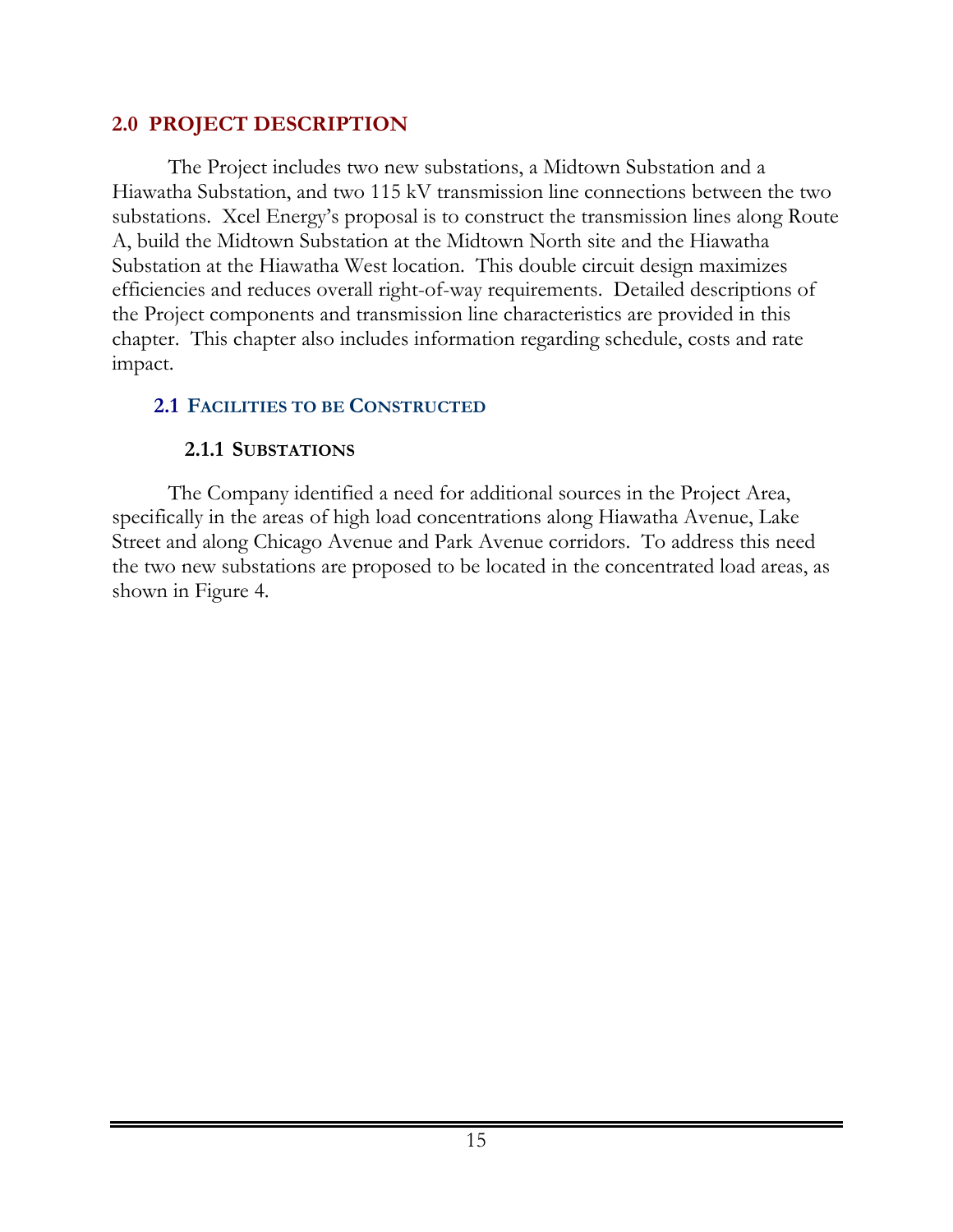

#### **Figure 4: Substation Locations Within Concentrated Load Areas**

On the west end, the Midtown Substation is proposed to be located on the northwest corner of the intersection of Oakland Avenue and the Midtown Greenway. It is proposed to be a high profile design of approximately three quarters of an acre. Equipment at the substation would include:

> Two 115 kV transmission line steel box structures and related substation equipment and structures;

One 70 MVA, 118-14.4 kV, LTC distribution transformer; and

One electrical equipment enclosure containing 13.8 kV distribution feeder equipment, electrical controls, protective relaying, and auxiliary equipment for the operation of the substation.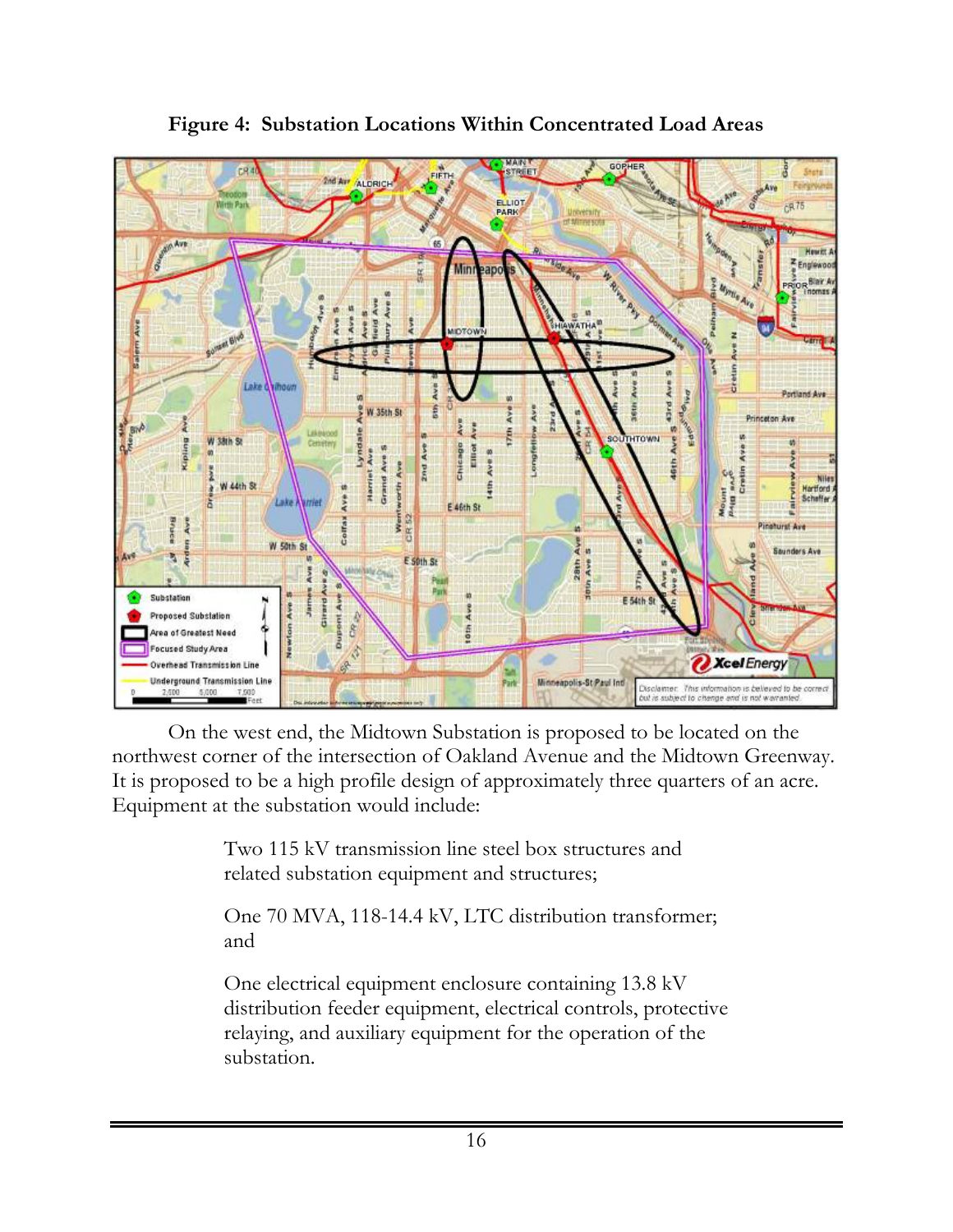The Midtown Substation alternatives will be surrounded by an architecturallydesigned, decorative wall which will aid in mitigating noise generated by the operation of the substation. In addition, the Company plans to install lower noise transformers, sound absorbing materials for the transformer fire walls and rubber matting under the substation transformers.

A new Hiawatha Substation is proposed on the east end of the Project. The Hiawatha Substation is proposed as a low profile design, approximately two (2) acres in size. The Hiawatha Substation would initially consist of the following equipment:

> 115 kV transmission line dead-end structures and related substation equipment and structures.

One 13.8 kV transformer termination structure;

One 50 MVA, 118-14.4 kV, Load Tap Changer ("LTC") distribution transformer;

One switchgear enclosure containing 13.8 kV distribution equipment; and

One electrical equipment enclosure containing electrical controls, protective relaying, and auxiliary equipment for the operation of the substation.

Conceptual layouts for the Midtown Substation and the Hiawatha Substation are provided in Appendix D.

#### **2.1.2 TRANSMISSION LINES**

#### **2.1.2.1 ROUTE A**

Xcel Energy proposes to construct two 115 kV transmission lines along Route A. There are three potential alignments along Route A. Alignment A1 follows  $29<sup>th</sup>$ Street and consists of two overhead 115 kV transmission lines on double circuit structures. Alignment A2 is an underground design along 29<sup>th</sup> Street, parallel to the Midtown Greenway. Alignment A3 is an underground design on an alignment under the bike/walking path along the north edge of the Midtown Greenway.

For Route A—Alignment A1, Xcel Energy proposes to use galvanized, selfweathering/rust-colored steel double circuit structures with davit arms. For areas where the Project will cross existing and future light rail, auto, and pedestrian paths, custom designed structures will be used.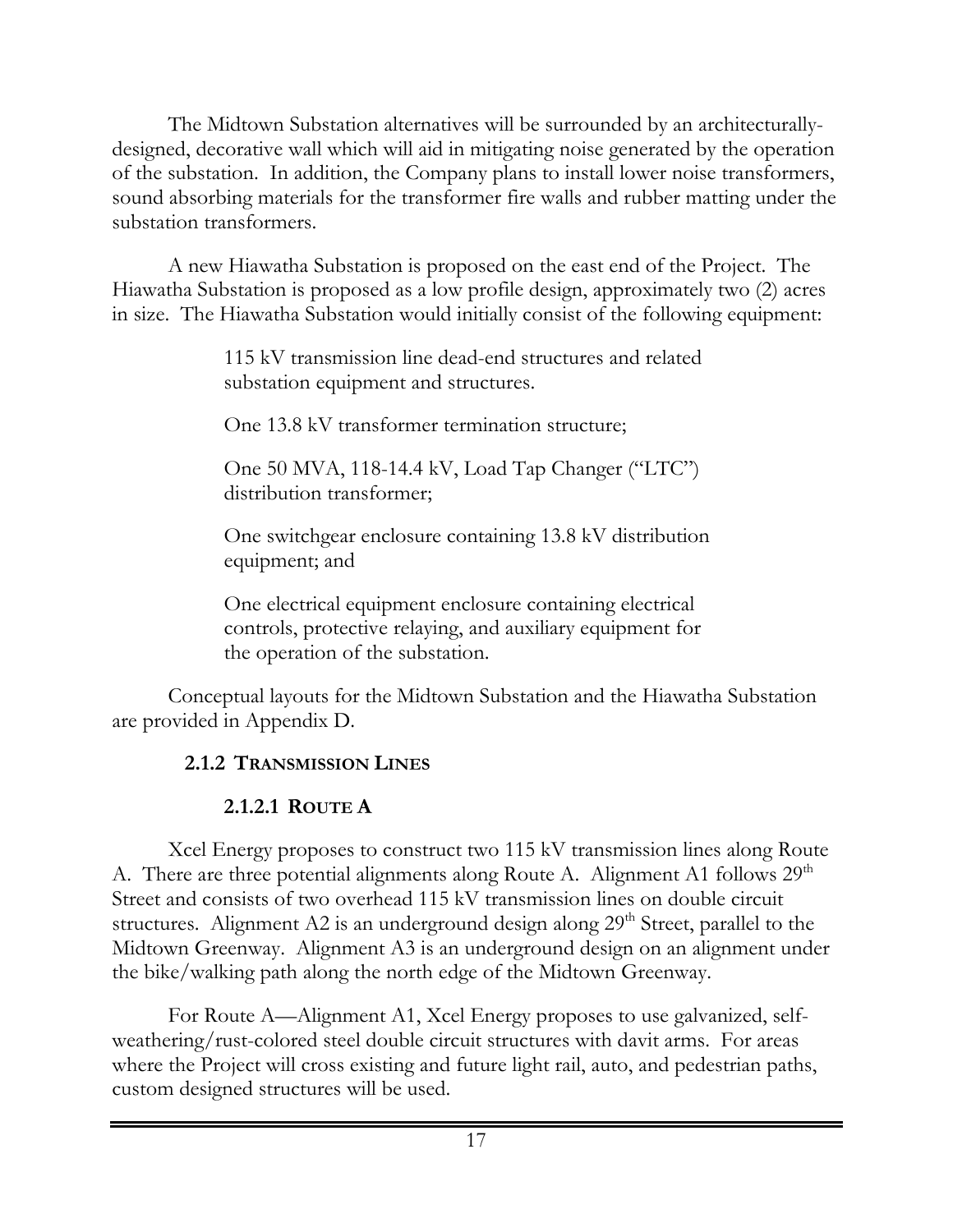The right-of-way required would be 50 feet, 25 feet on each side of the pole, and located in public streets and the Midtown Greenway. Average spans between structures will be approximately 500 feet. However, span lengths may vary between structures from as short as 300 feet to as long as 1,000 feet to accommodate future plans for the area, such as future transit within the Midtown Greenway. The proposed conductor is 795 kcmil Aluminum Conductor Steel Reinforced ("ACSR") 26/7 or conductor of comparable capacity per phase ("kcmil" is a unit of measure representing "thousand circular mils").

The poles would be approximately 75-feet tall. Depictions of typical tangent and dead-end double circuit structures are shown in Figure 5 and Figure 6. At several locations the lines would cross existing and future light rail, auto and pedestrian paths. There will be custom designed structures for the current and future light rail corridors based on the field requirements at each location. These custom structures would be similar to the dead end structures depicted below with an additional arm to support crossings eliminating the need for an additional structure. These structures have not been designed at the time of filing, but will be designed once Commission approvals are obtained.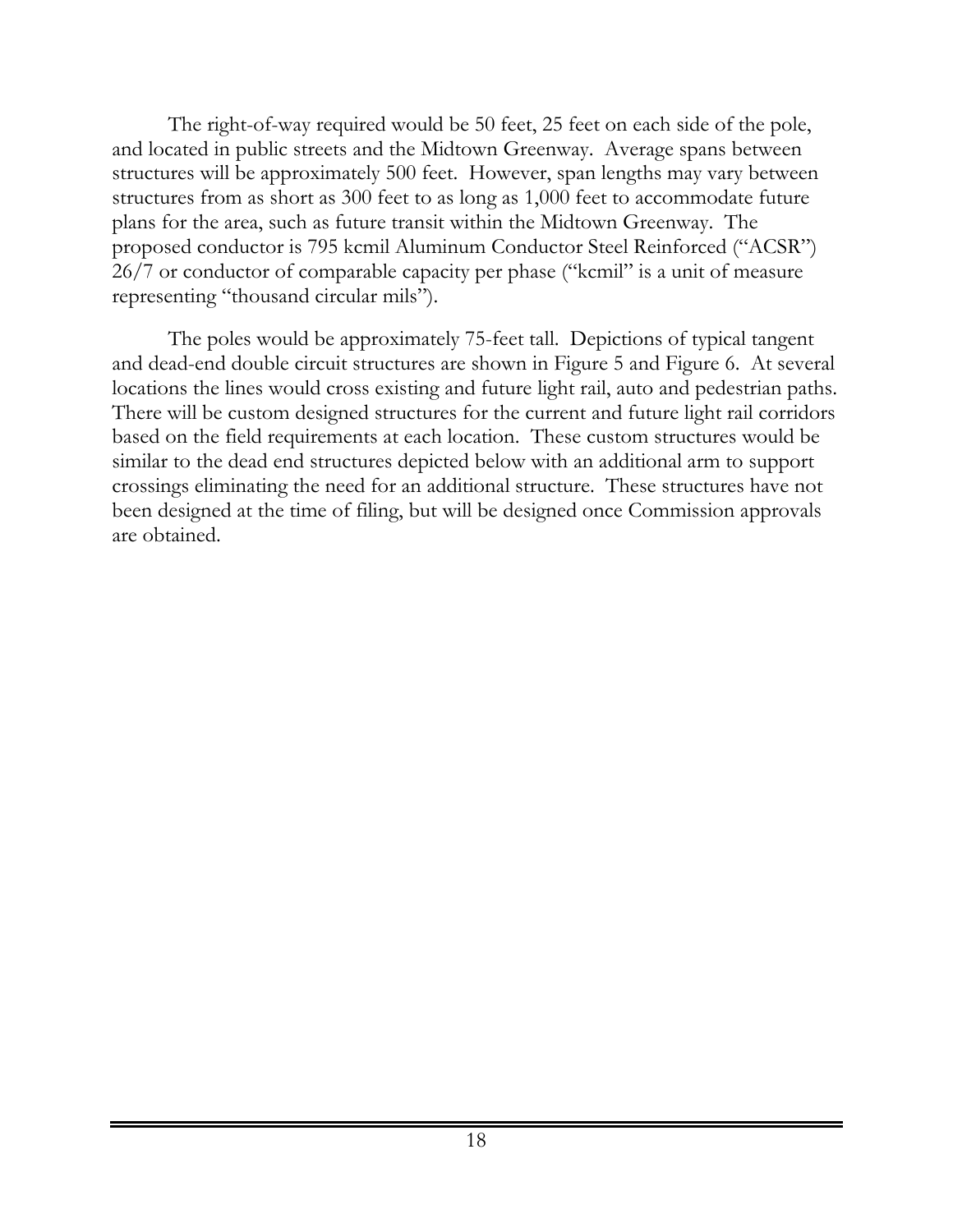

**Figure 5: Double Circuit Tangent Structure**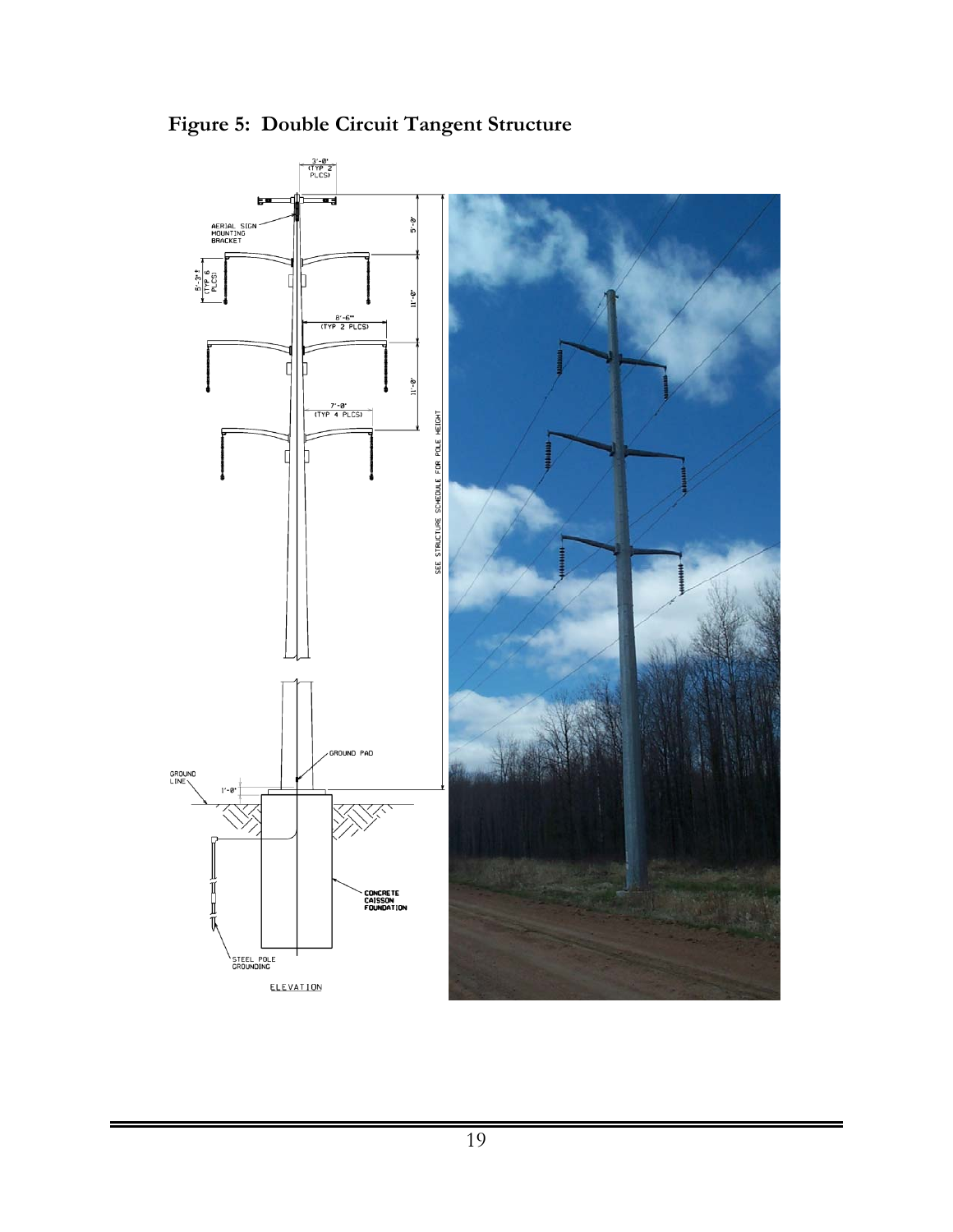**Figure 6: Double Circuit Dead-End Structure** 



Figure 7 summarizes the structure designs and foundation for Route A.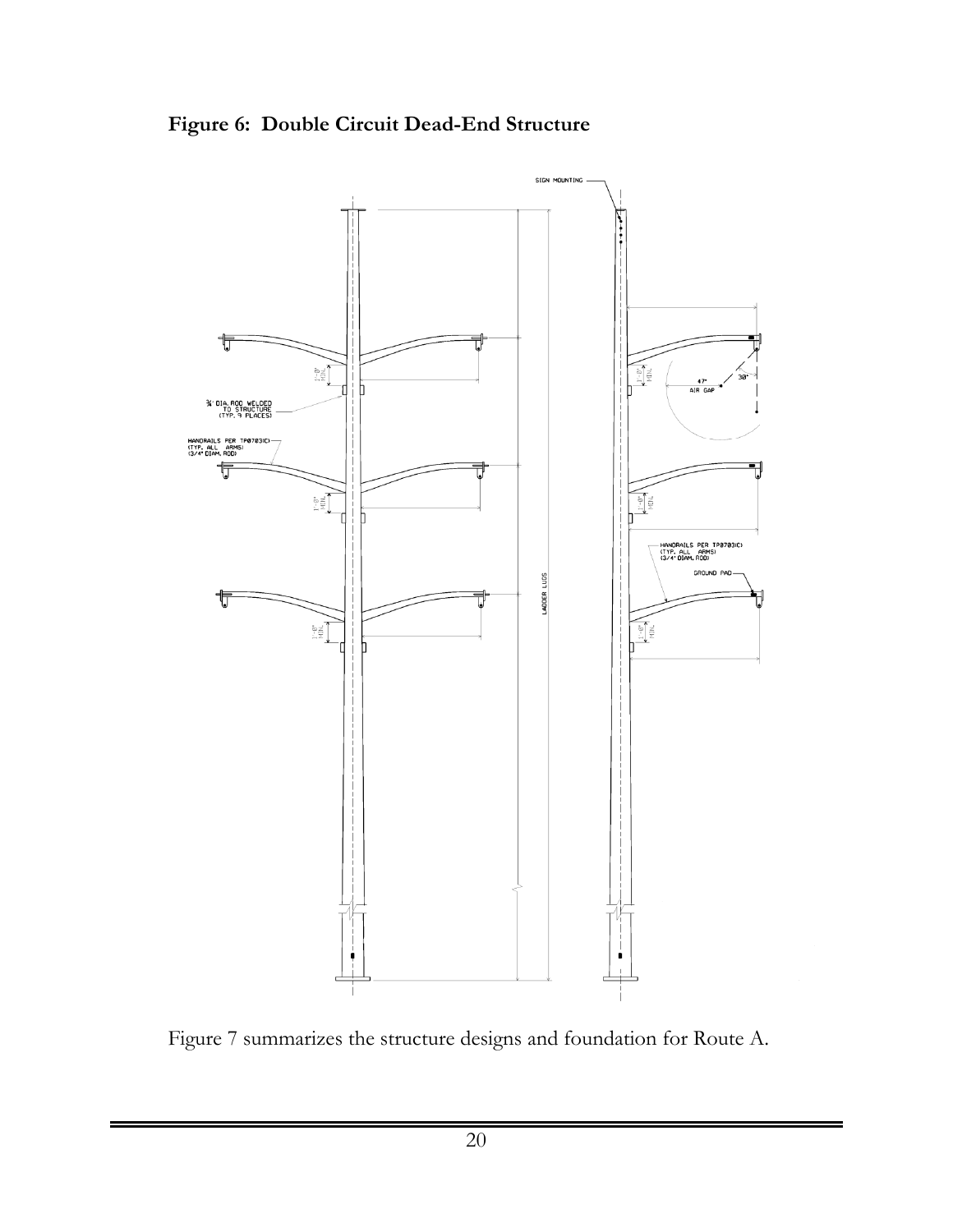**Figure 7: Route A—Alignment 1 Double Circuit Structure Design Summary** 

| Project<br>Component | Line<br>Voltage | <b>Structure</b><br>Type | Pole<br>Type | <b>Conductor</b>       | Foundation                            | Average<br>Span<br>Length | Average<br>Height | Maximum<br>Height |
|----------------------|-----------------|--------------------------|--------------|------------------------|---------------------------------------|---------------------------|-------------------|-------------------|
| Tangent              | 115 kV          | Typical                  | Steel        | 795 kcmil<br>26/7 ACSR | Drilled Pier                          | $500$ feet                | 75 feet           | $110$ feet        |
| Dead-End             | 115 kV          | Crossing                 | Steel        | 795 kcmil<br>26/7 ACSR | Drilled Pier<br>and/or<br>Driven Pile | $500$ feet                | 80 feet           | $115$ feet        |

For the underground alignments on Route A—Alignment A2 and Alignment A3, Xcel Energy proposes to install two identical concrete duct banks containing four 6-inch polyvinyl chloride ("PVC") conduits for the transmission circuits, and two 2 inch PVC conduits for ground continuity and communication needs. The duct banks are anticipated to be installed adjacent to each other in the same trench unless a different design is dictated by the physical limitations of the route. Cable vaults with manhole access will be required approximately every 1,500 feet and at major changes in direction in the route to facilitate the installation of the cable as well as for future inspection and repairs. The amount of right-of-way required for the underground design for Route A—Alignment A2 and Alignment A3 is 30 feet, or 15 feet on each side of the transmission line centerline.

The proposed cable is a high voltage extruded dielectric ("HVED") cable, 3000 kcmil. HVED cable consists of stranded copper conductor surrounded by a solid electrostatic conductor shield and insulation. The outermost layers consist of an insulation shield and moisture block and cable shield covered by a layer of polyethylene protective jacket.

Figure 8 and Figure 9 illustrate underground ducts and vaults.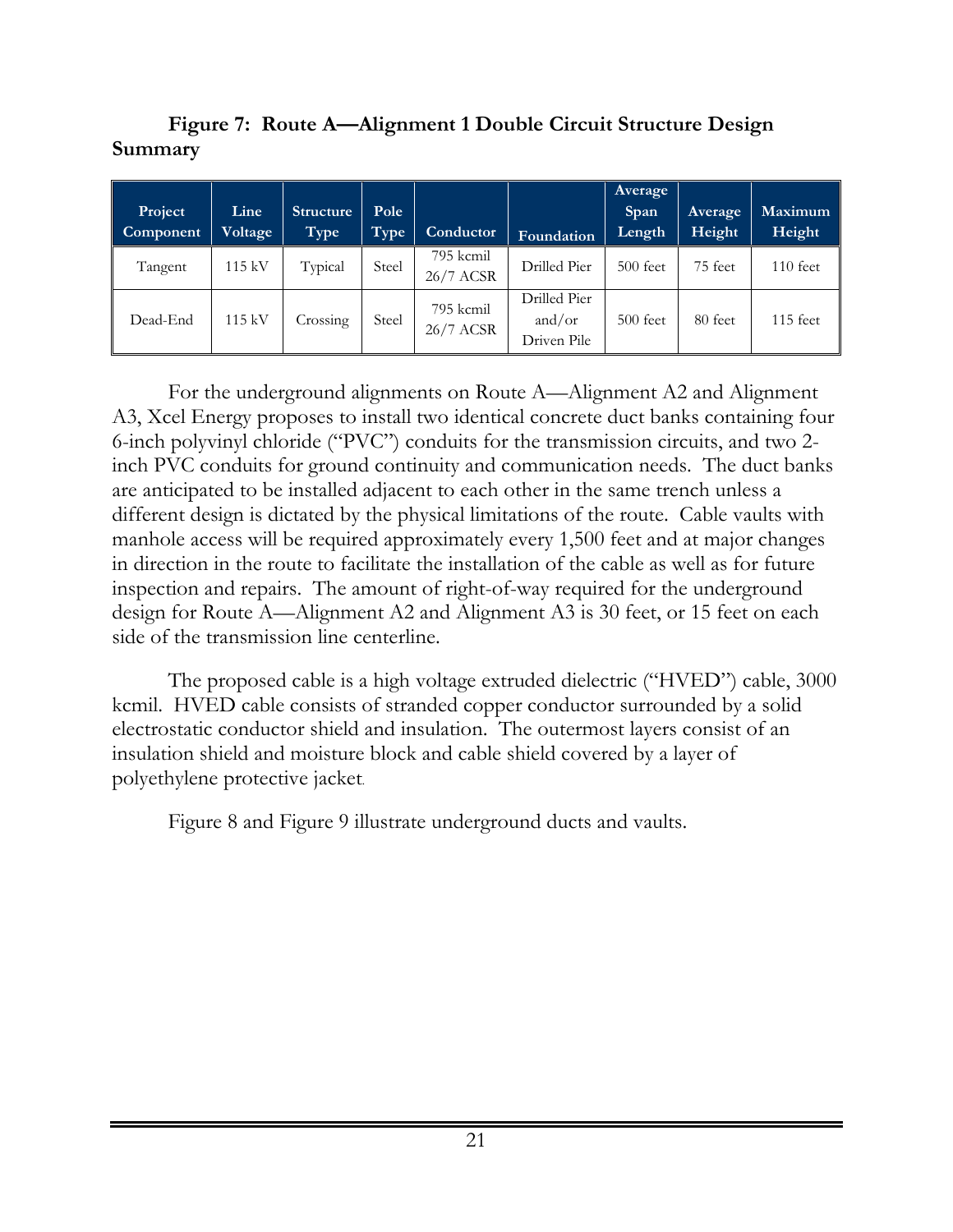

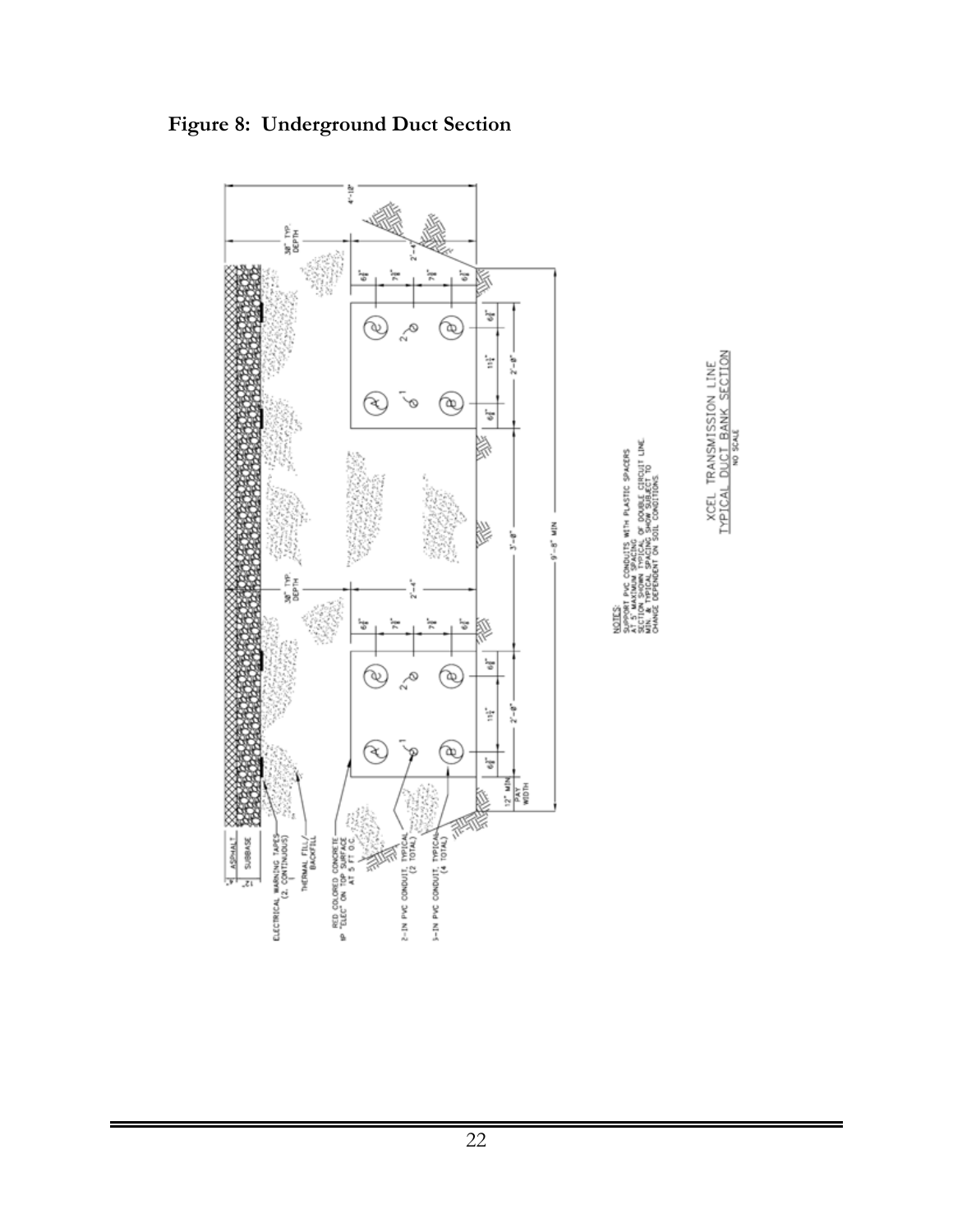





Details regarding construction techniques for underground transmission facilities are provided in Chapter 6.

#### **2.1.2.2 OTHER ROUTES EVALUATED IN ROUTE PERMIT PROCEED-**

#### **ING**

#### **Overhead Design Single Circuit Route B and Route C**

Routes B and C are street routes for two single circuit overhead 115 kV transmission lines. Route B follows  $26<sup>th</sup>$  Street (1.8 miles) and  $28<sup>th</sup>$  Street (1.5 miles). Route C follows  $28<sup>th</sup>$  Street (1.5 miles) and  $31<sup>st</sup>$  Street (2.3 miles). The same transmission line design for the facilities is proposed along both routes.

For Route B or Route C, a cantilever design is proposed. This design would require the installation of a single pole transmission structure with all davit arms and conductors installed on the side of the pole overhanging the public road or public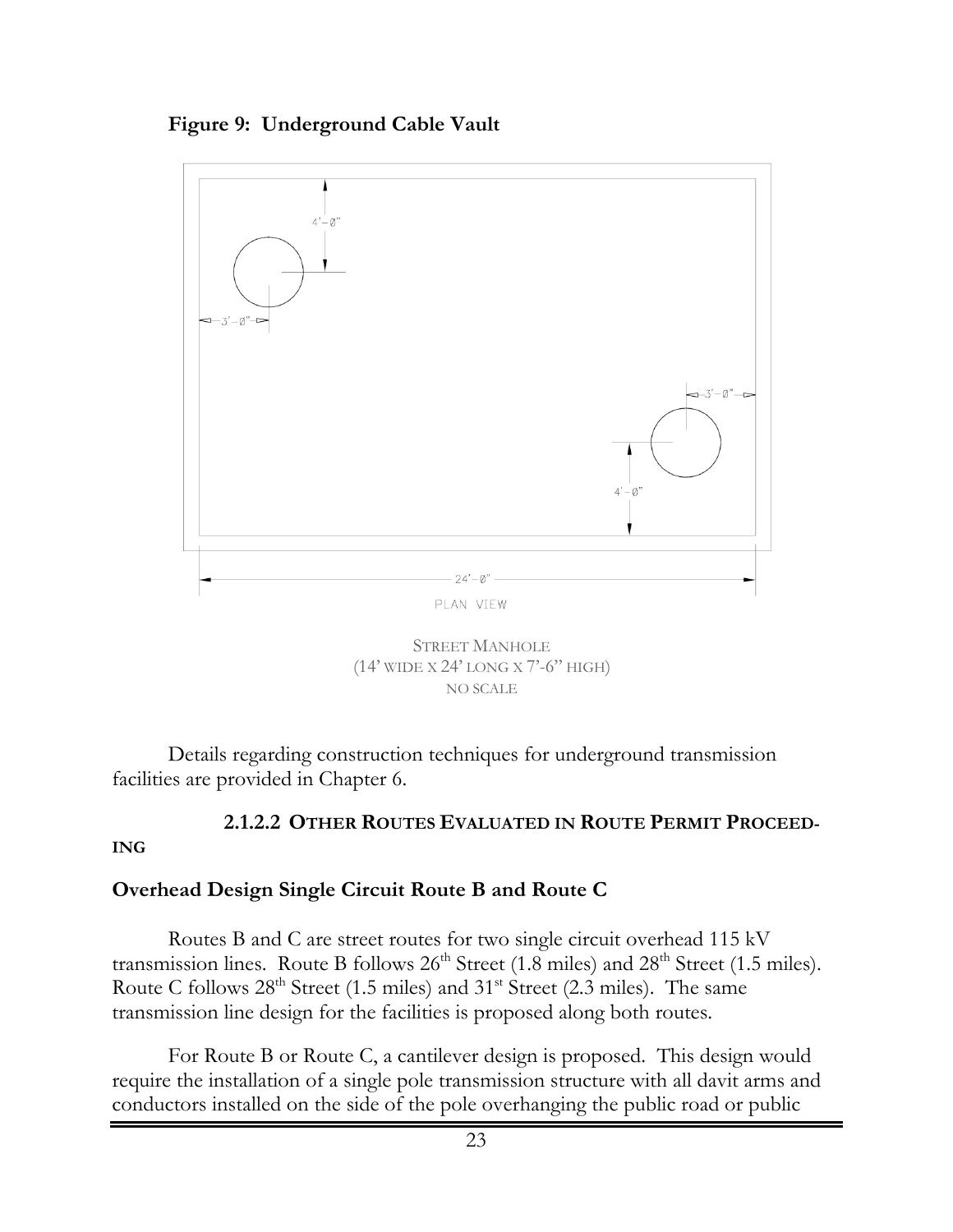right-of-way. The National Electric Safety Code ("NESC") clearance requirements dictate a 25-foot right-of-way clearance on the side of the pole with the installed davit arms. There is no NESC safety clearance minimum required for the side of the pole without the cantilevered arms and conductors. Xcel Energy will seek 25-feet of rightof-way on the street side and may seek to acquire a right-of-way on the non-arm side of the poles for access and maintenance of the structures up to 25 feet where feasible. Xcel Energy will work to minimize the right-of-way needed from private landowners to the extent possible.

The poles would be approximately 75-feet tall and typical spans will be 500 feet. The proposed conductor is 795 kcmil, 26/7 ACSR, or conductor of similar capacity.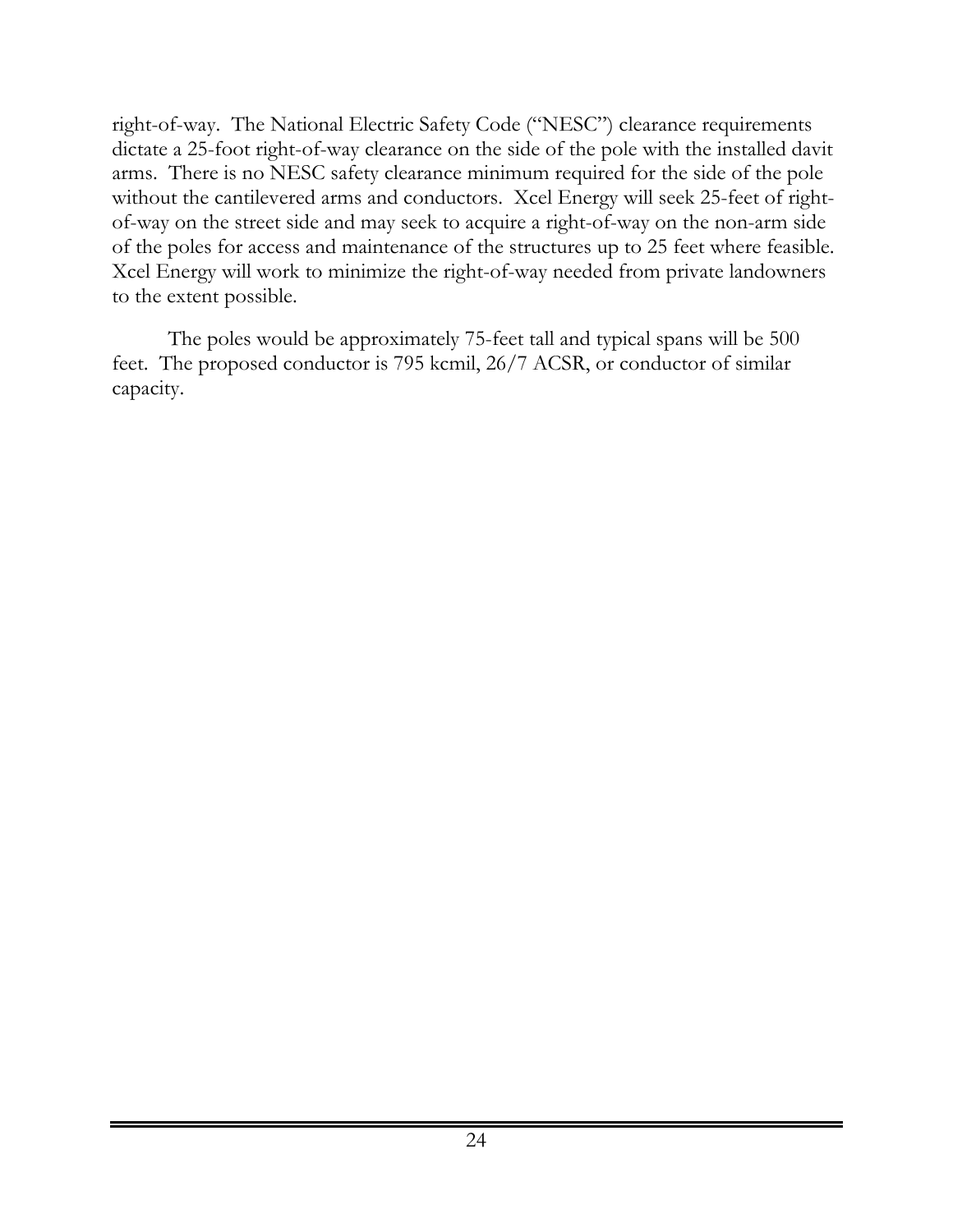### **Figure 10: Single Circuit Tangent Structure**

(Also depicts direct embedded steel pole installation)

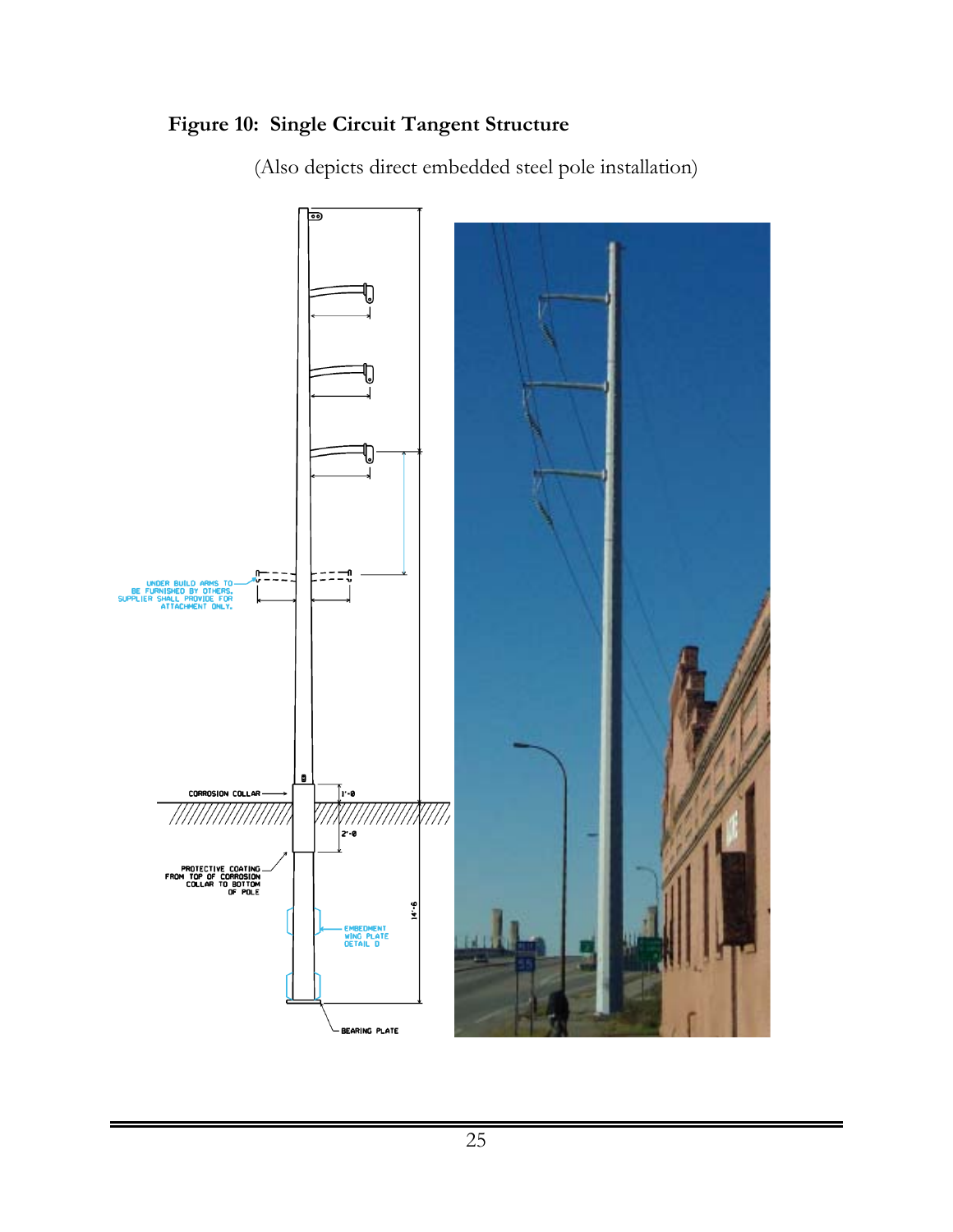

**Figure 11: Single Circuit Dead-End 90 Degree Corner Structure**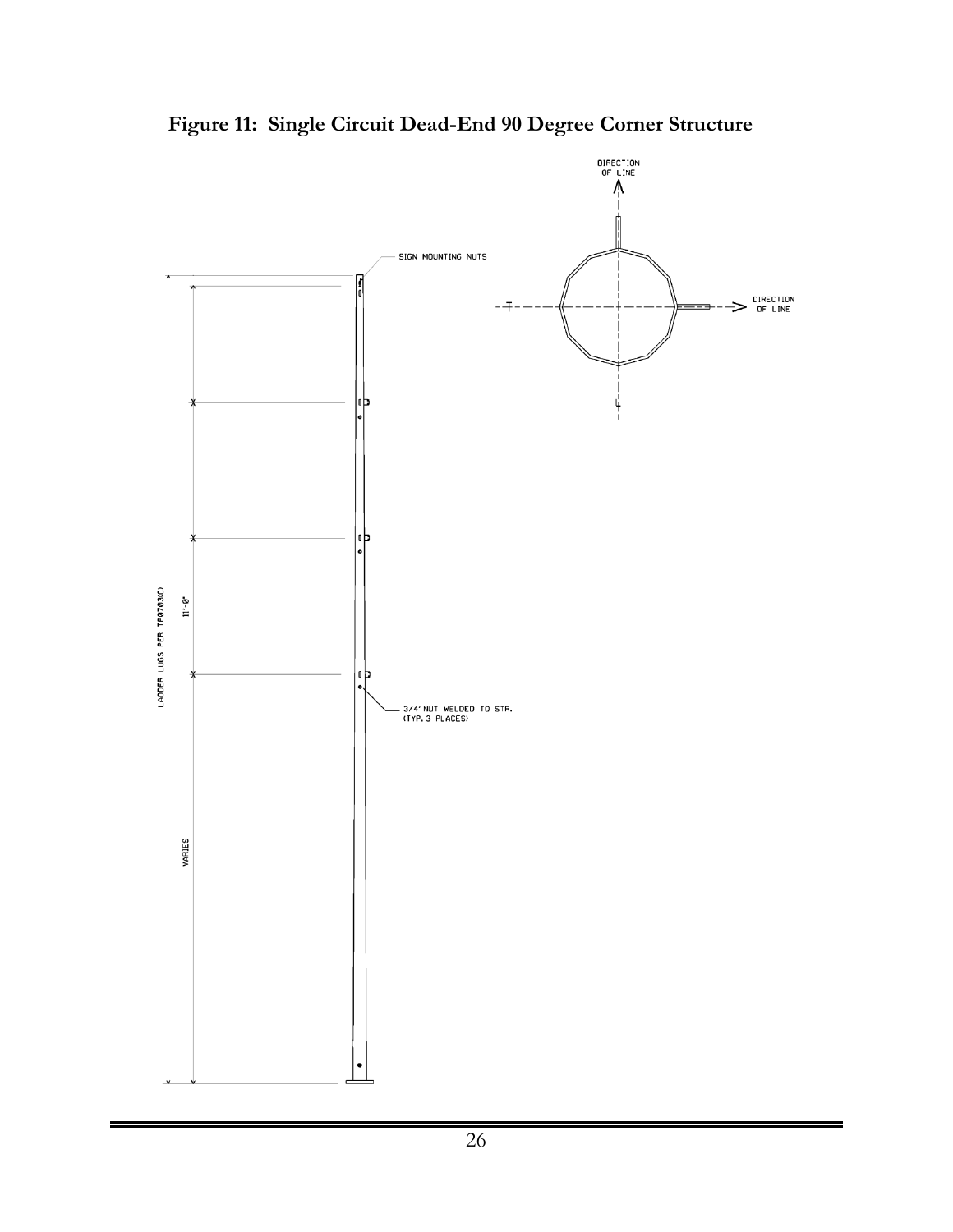### **Figure 12: Subgrade Foundation**



Figure 13 summarizes the structure and foundation designs for the line if constructed along Route B or Route C:

#### **Figure 13: Route B and Route C, Single Circuit Structure Design Summary**

|           |         |                  |       |           |              | <b>Average</b> |             |
|-----------|---------|------------------|-------|-----------|--------------|----------------|-------------|
| Project   | Line    | <b>Structure</b> | Pole  |           |              | Span           | Average     |
| Component | Voltage | Type             | Type  | Conductor | Foundation   | Length         | Height      |
|           |         |                  |       | 795 kcmil | Drilled Pier |                |             |
| Tangent   | 115 kV  | Typical          | Steel | 26/7 ACSR | Оr           | $500$ feet     | 75 feet     |
|           |         |                  |       |           | Direct Imbed |                |             |
| Dead-End  | 115 kV  |                  | Steel | 795 kcmil | Drilled Pier | $500$ feet     | $100 - 110$ |
|           |         | Crossing         |       | 26/7 ACSR |              |                | feet        |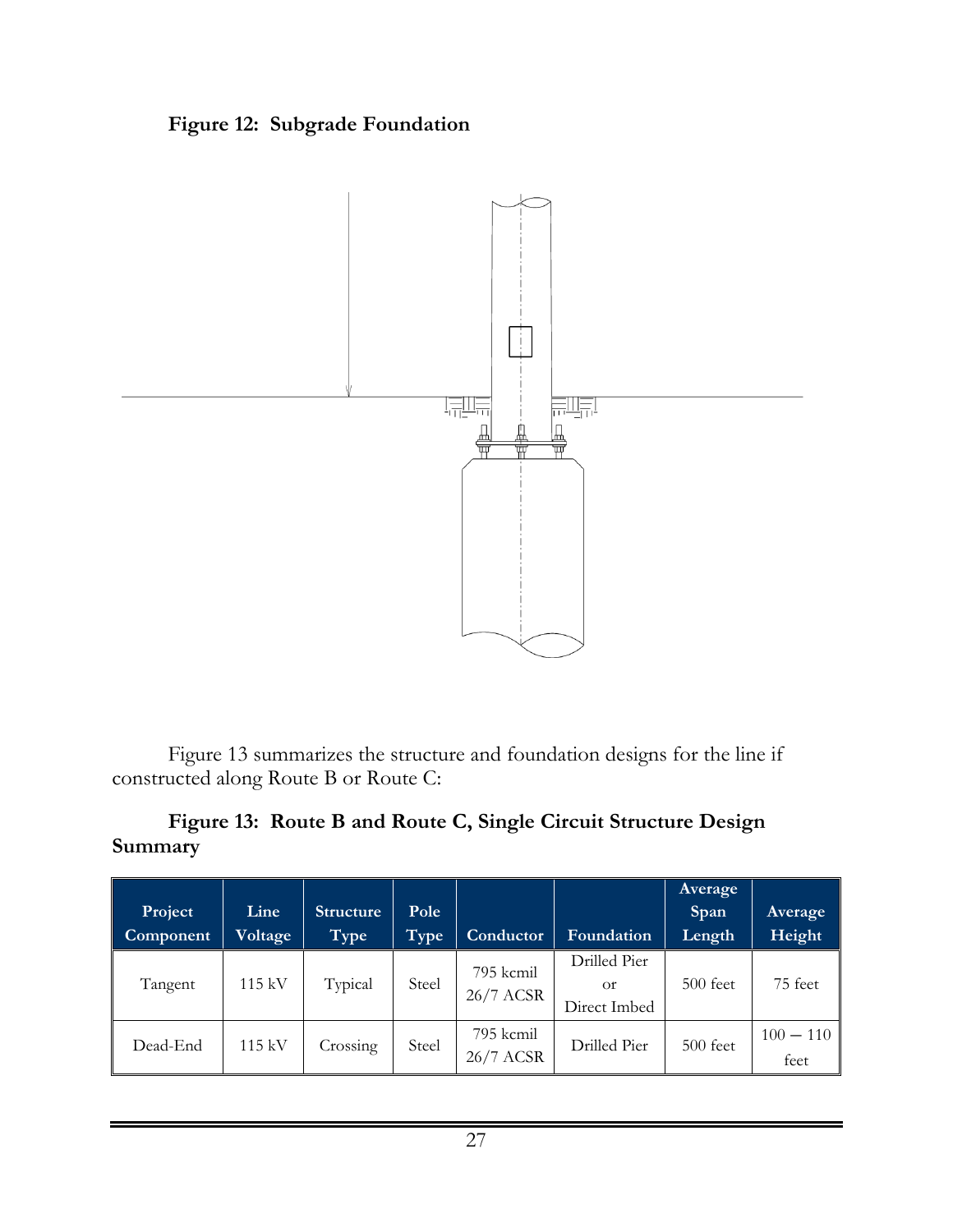# **EXHIBIT B**

### **Amps and MVA for Line Configurations and Specifications**

Direct Testimony of Larry L. Schedin, Attachment J CapX 2020 Certificate of Need PUC Docket E002, ET2/CN-06-1115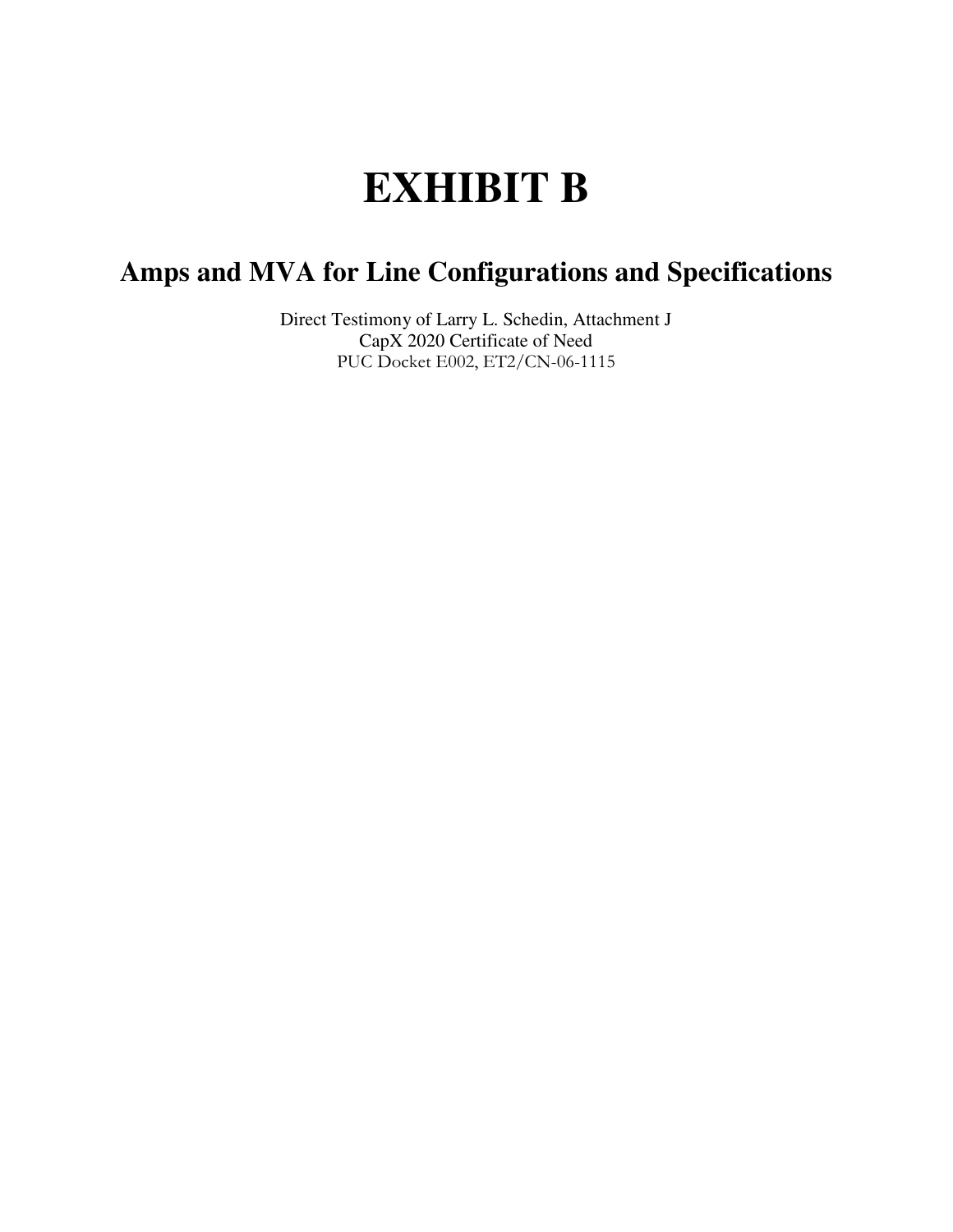#### **Non Public Document – Contains Trade Secret Data Public Document – Trade Secret Data Excised Public Document**

| Acel Energy    |                                                                   |                         |   |
|----------------|-------------------------------------------------------------------|-------------------------|---|
| Docket No.:    | E002, ET2/CN-06-1115                                              |                         |   |
| Response To:   | Elizabeth Goodpaster<br>and Mary Marrow<br>MCEA/Wind on the Wires | Information Request No. | 3 |
| Date Received: | March 27, 2008                                                    |                         |   |

#### Question:

 $X^2 = 1$  E

With reference to the Application Volume I, Sec. 2.4 (pages 2.9) entitled "Transmission Line Characteristics" and Applicants' response to DOC/OES Information Rquest No. 2, please provide thermal MVA ratings, surge impedance loadings (SIL), MVA and thermal ampere capacity ratings (amplacities) under summer normal, summer emergency, winter normal and winter emergency conditions for the following conductors and voltages:

- (a) Single 795ACSR, 115 KV
- (b) Single 795 ACSS, 115 KV
- (c) Twin bundled 795 ACSR, 115 KV
- (d) Twin bundled 795 ACSS, 115 KV
- (e) Single 954 ACSS, 115 KV
- (f) Single 795 ACSS, 161 KV
- (g) Single 954 ACSS, 161 KV
- (h) Single 795 ACSR, 230 KV
- (i) Single 795 ACSS, 230 KV
- (j) Single 954 ACSS, 230 KV
- (k) Twin bundled 795 ACSR, 345 KV
- (l) Twin bundled 954 ACSS, 345 KV
- (m) Triple bundled 954 ACSS, 500 KV
- (n) Triple bundled conductor as used on the Forbes Chisago 500 KV line

In your response, please define the conditions for summer normal, summer emergency, winter normal and winter emergency conditions (ambient temp, wind speed, degree rise, allowable sag. etc.), and specify the regulatory authority setting the foregoing standards and the reference to applicable rules.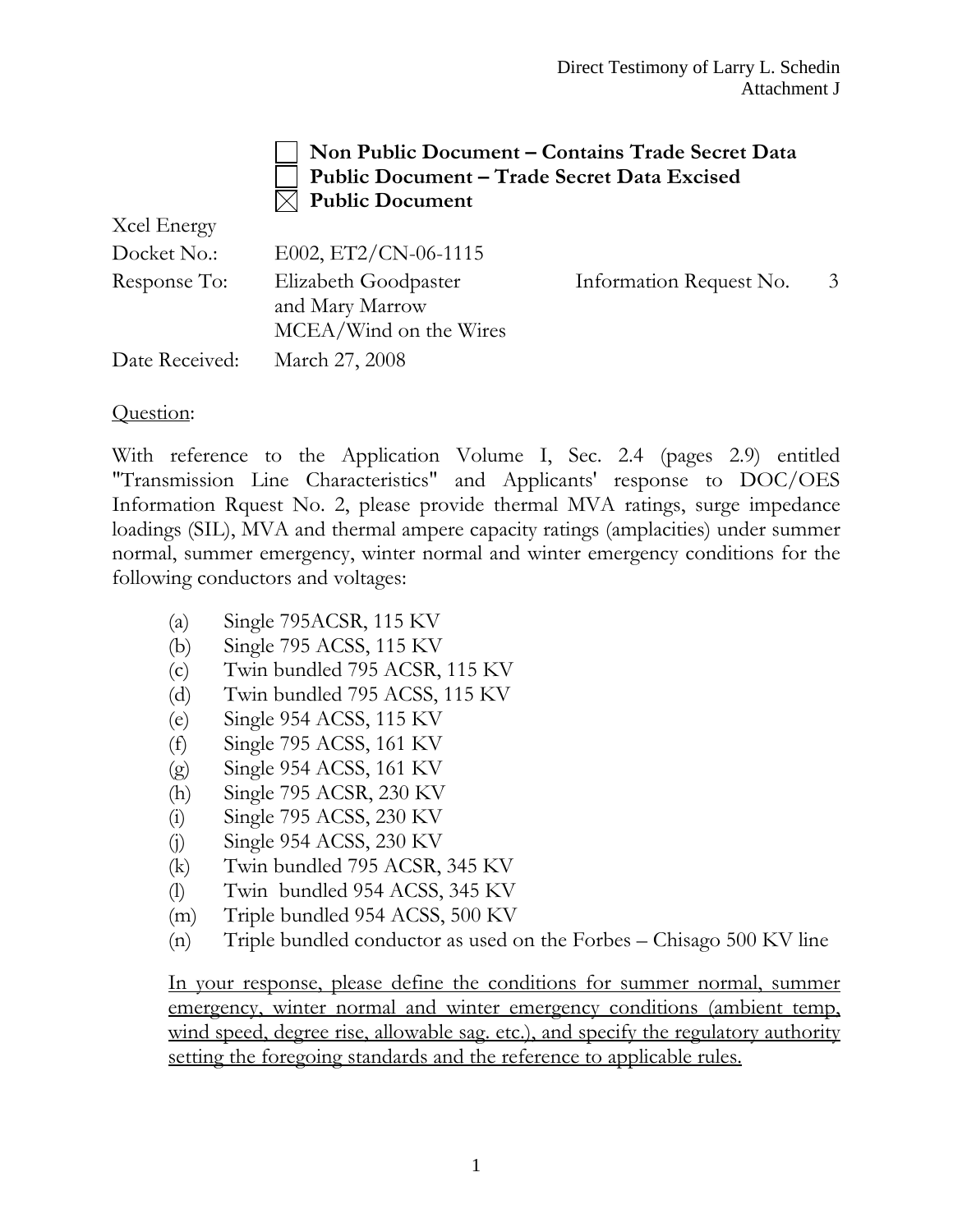#### Response:

The thermal ratings of the requested conductors and voltages are noted in the table below. Conductor ratings are based on the "IEEE Standard for calculation of Bare Overhead Conductor Temperature and Ampacity Under Steady-State Conditions," ANSI/IEEE Standard 738. Alcoa SAG10 Ratekit was used to calculate conductor ratings.

A regulatory authority does not set the conductor steady state thermal rating variables. The CapX2020 Member Utilities Transmission Line Standards Committee ("Committee") developed the conductor steady state thermal rating variables for summer ratings based upon member utilities' standard of practice..

The summer steady state thermal rating variables are as follows:

- Conductor orientation relative to north: 90 degrees
- Atmosphere: Clear
- Air Temperature: 40 degrees C for Summer
- Wind Speed: 2 ft/sec
- Wind angle relative to conductor: 90 degrees
- Elevation above sea level: 1000 ft
- Latitude: 45 degrees N
- Date: July 8
- Solar time: 12 hours
- Coefficient of emissivity: 0.7
- Coefficient of absorption: 0.9
- 200 degrees C maximum operating temperature for ACSS
- 100 degrees C maximum operating temperature for ACSR

The Committee defined the Emergency Line Rating as equal to the steady state thermal rating.

The Committee specified that conductors meet minimum clearances to ground based upon voltage and nature of surface under the conductor (*i.e.*, roads, interstate highway, railroads, etc.). The minimum specified clearances were chosen to assure that the final constructed lines meet or exceed the National Electrical Safety Code ("NESC") minimum clearances. Conductor sags are to be calculated based upon conductor size, conductor temperature, span length, design tension, structure heights and loading conditions. Vertical clearances shall be applied to the greatest sag resulting from either the maximum operating temperature of 200°C (for the ACSS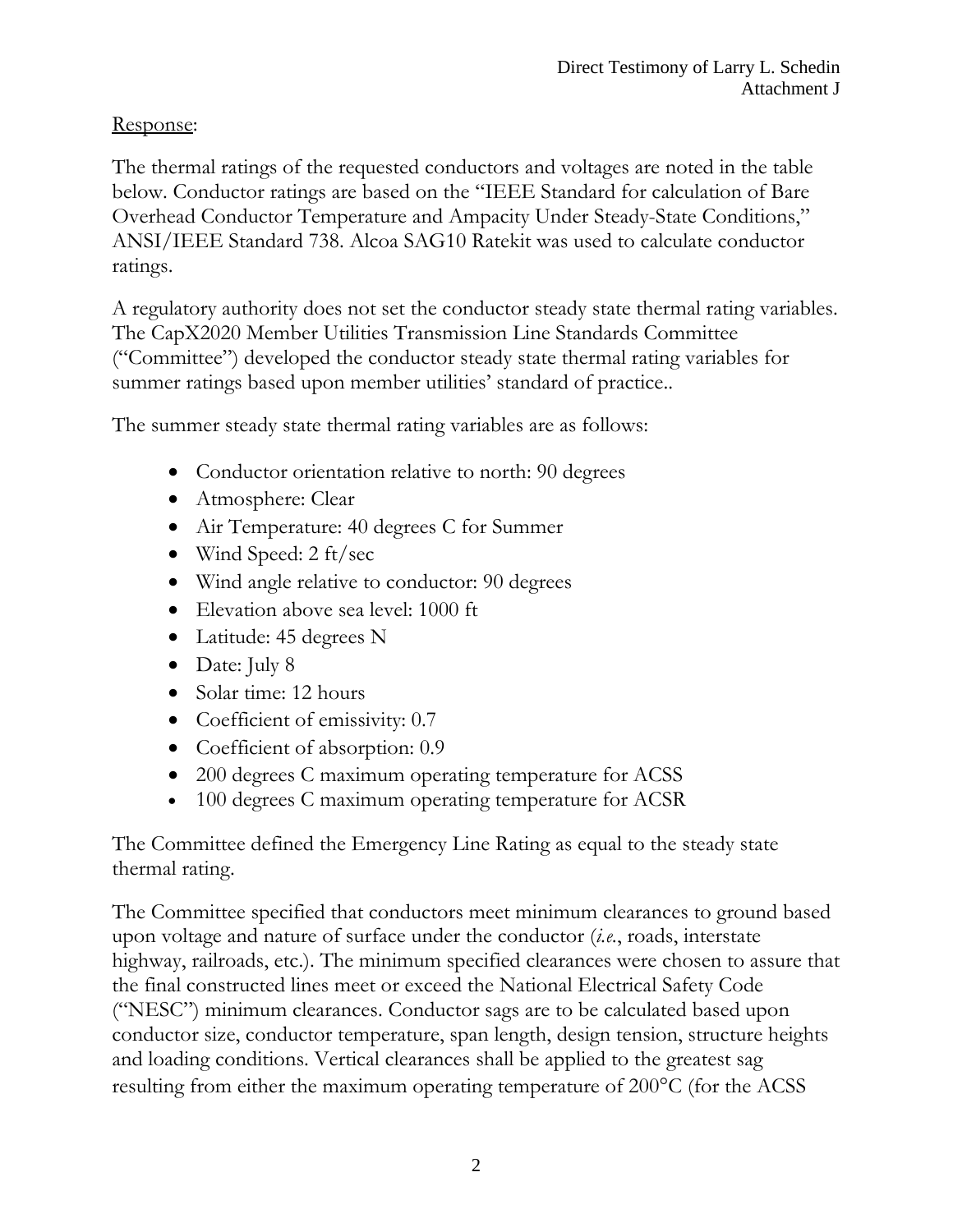conductor) and 100°C (for the ACSR conductor) or the maximum loaded condition (ice plus wind).

| Conductor                                                                                                           | <b>Summer Thermal</b><br><b>Ampacity Rating</b> | <b>Summer Thermal</b><br><b>MVA Rating</b> |
|---------------------------------------------------------------------------------------------------------------------|-------------------------------------------------|--------------------------------------------|
| Single 795 kcm 26/7 ACSR, 115 KV                                                                                    | 965 amps                                        | 192 MVA                                    |
| Single 795 kcm 26/7 ACSS, 115 KV                                                                                    | 1655 amps                                       | 330 MVA                                    |
| Twin bundled 795 kcm 26/7 ACSR, 115 KV                                                                              | $1930$ amps                                     | 384 MVA                                    |
| Twin bundled 795 kcm 26/7 ACSS, 115 KV                                                                              | 3310 amps                                       | 659 MVA                                    |
| Single 954 kcm 54/19 ACSS, 115 KV                                                                                   | $1850$ amps                                     | <b>368 MVA</b>                             |
| Single 795 kcm 26/7 ACSS, 161 KV                                                                                    | $1655$ amps                                     | <b>462 MVA</b>                             |
| Single 954 kcm 54/19 ACSS, 161 KV                                                                                   | 1850 amps                                       | 516 MVA                                    |
| Single 795 kcm 26/7 ACSR, 230 KV                                                                                    | 965 amps                                        | 384 MVA                                    |
| Single 795 kcm 26/7 ACSS, 230 KV                                                                                    | $1655$ amps                                     | 659 MVA                                    |
| Single 954 kcm 54/19 ACSS, 230 KV                                                                                   | 1850 amps                                       | 737 MVA                                    |
| Twin bundled 795 kcm 26/7 ACSR, 345 KV                                                                              | 1930 amps                                       | 1153 MVA                                   |
| Twin bundled 954 kcm 54/19 ACSS, 345 KV                                                                             | 3700 amps                                       | 2211 MVA                                   |
| Triple bundled 954 kcm 54/19 ACSS, 500 KV                                                                           | 5550 amps                                       | 4806 MVA                                   |
| Triple bundled conductor as used on the Forbes -<br>Chisago 500 KV line (Triple bundled 1192.5 kcm)<br>$45/7$ ACSR) | 3648 amps                                       | 3159 MVA                                   |

The Committee did not develop steady state thermal rating variables for winter ratings. Xcel Energy – NSP Operating Territory uses 0°C for the winter rating air temperature for calculating the rating during the winter operating season of November 1 to April 30. The April 30 date produces the lowest allowable line rating of the winter rating period, so it is used in the following table. The April 30 date and 0°C air temperature were used in conjunction with the other steady state thermal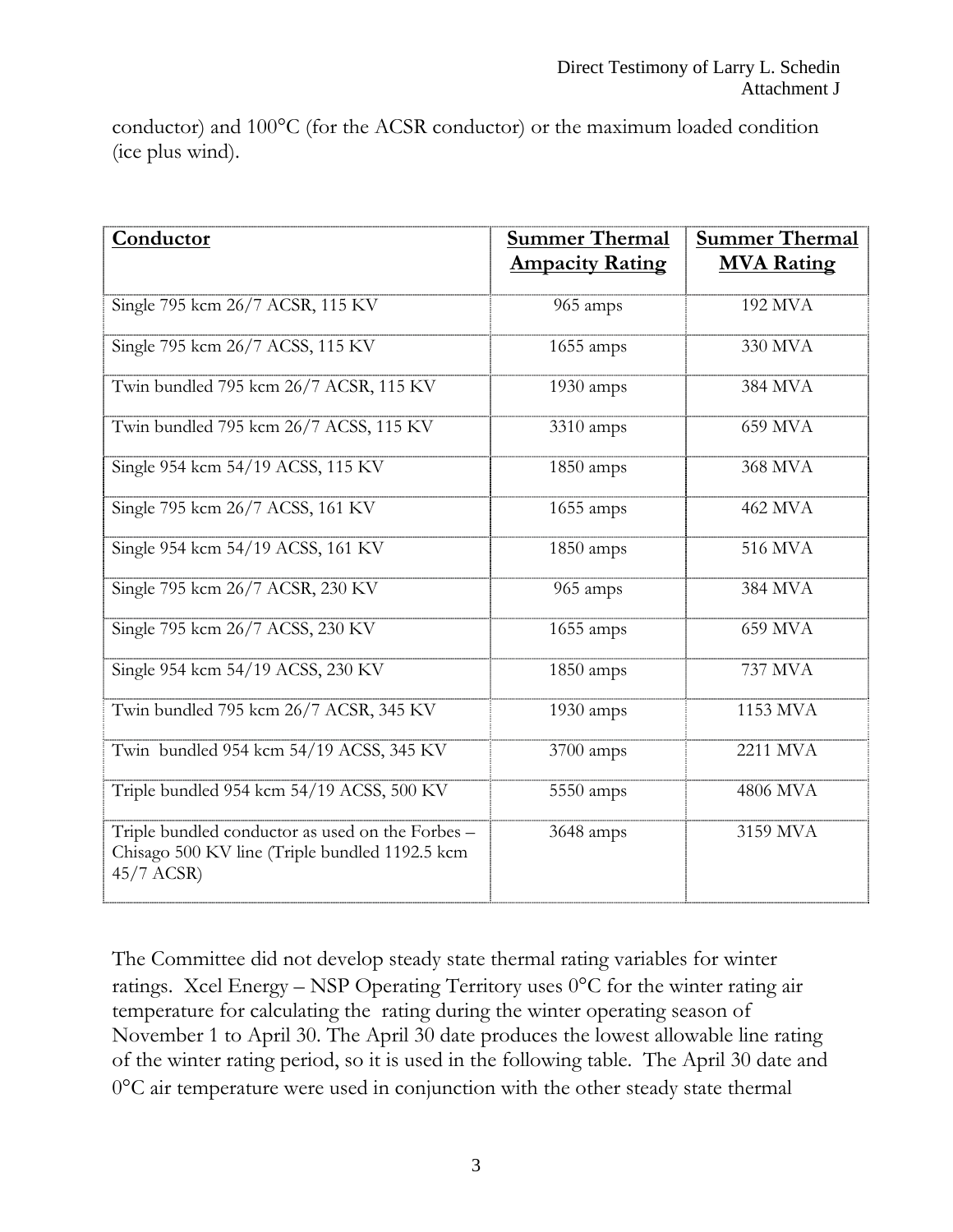rating variables developed by the Committee to develop the following winter rating table.

The winter steady state thermal rating variables used for the following Xcel Energy – NSP Operating Territory/ CAPX2020 Member Utilities Transmission Line Standards Committee rating table are as follows:

- Conductor orientation relative to north: 90 degrees
- Atmosphere: Clear
- Air Temperature: 0 degrees C for Winter
- Wind Speed: 2 ft/sec
- Wind angle relative to conductor: 90 degrees
- Elevation above sea level: 1000 ft
- Latitude: 45 degrees N
- Date: April 30
- Solar time: 12 hours
- Coefficient of emissivity: 0.7
- Coefficient of absorption: 0.9
- 200 degrees C maximum operating temperature for ACSS
- 100 degrees C maximum operating temperature for ACSR

| Conductor                              | <u>Winter (April 30)</u><br>Thermal<br><b>Ampacity Rating</b> | <u>Winter (April 30)</u><br><b>Thermal MVA</b><br>Rating |
|----------------------------------------|---------------------------------------------------------------|----------------------------------------------------------|
| Single 795 kcm 26/7 ACSR, 115 KV       | 1286 amps                                                     | 256 MVA                                                  |
| Single 795 kcm 26/7 ACSS, 115 KV       | 1819 amps                                                     | 362 MVA                                                  |
| Twin bundled 795 kcm 26/7 ACSR, 115 KV | $2572$ amps                                                   | 512 MVA                                                  |
| Twin bundled 795 kcm 26/7 ACSS, 115 KV | 3638 amps                                                     | 725 MVA                                                  |
| Single 954 kcm 54/7 ACSS, 115 KV       | $2032$ amps                                                   | 405 MVA                                                  |
| Single 795 kcm 26/7 ACSS, 161 KV       | $1819$ amps                                                   | 507 MVA                                                  |
| Single 954 kcm 54/7 ACSS, 161 KV       | 2032 amps                                                     | 567 MVA                                                  |
| Single 795 kcm 26/7 ACSR, 230 KV       | $1286 \text{ amps}$                                           | 512 MVA                                                  |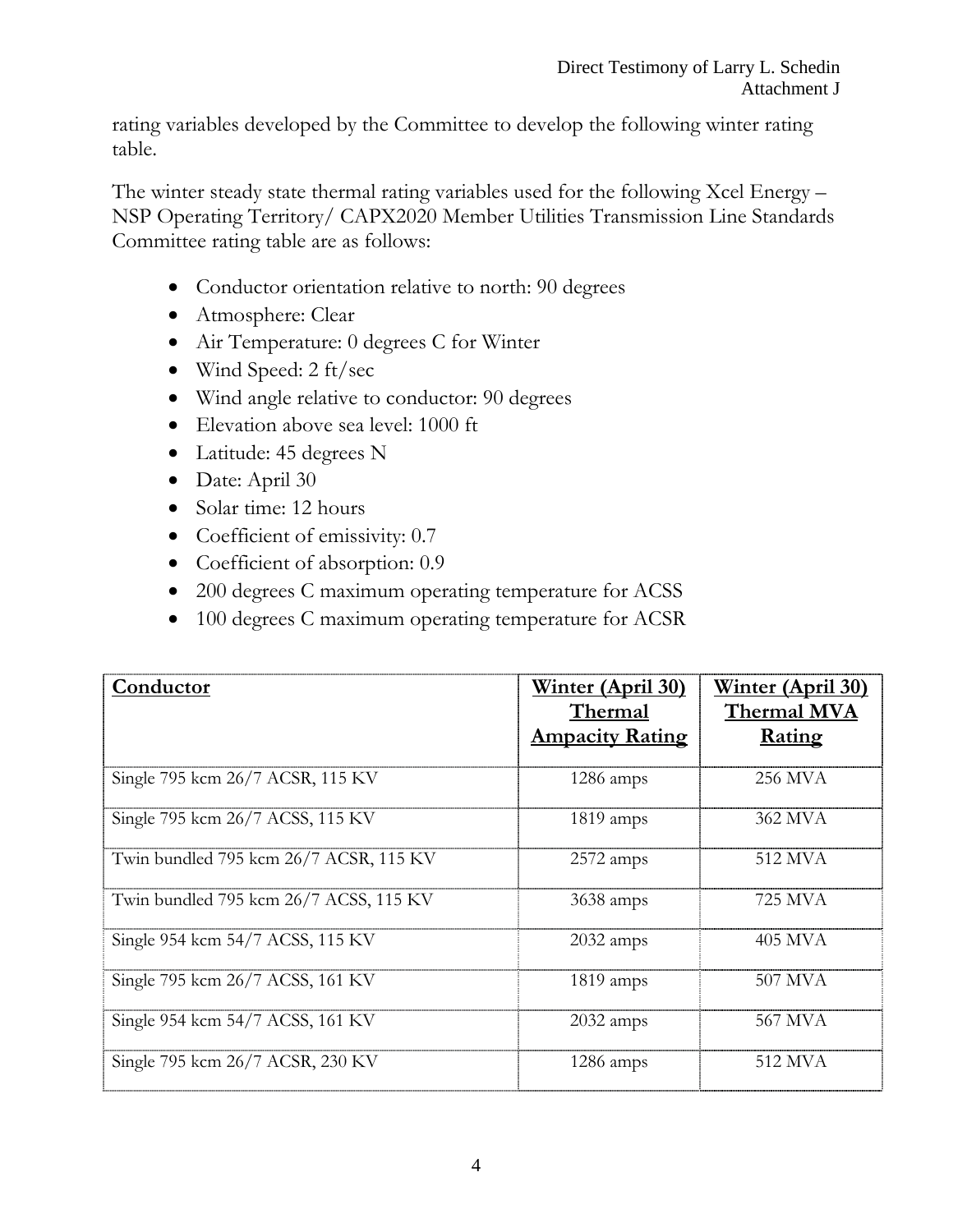| Conductor                                                                                                        | <u>Winter (April 30)</u><br>Thermal<br><b>Ampacity Rating</b> | <u>Winter (April 30)</u><br>Thermal MVA<br>Rating |
|------------------------------------------------------------------------------------------------------------------|---------------------------------------------------------------|---------------------------------------------------|
| Single 795 kcm 26/7 ACSS, 230 KV                                                                                 | 1819 amps                                                     | 725 MVA                                           |
| Single 954 kcm 54/7 ACSS, 230 KV                                                                                 | 2032 amps                                                     | 809 MVA                                           |
| Twin bundled 795 kcm 26/7 ACSR, 345 KV                                                                           | $2572$ amps                                                   | 1537 MVA                                          |
| Twin bundled 954 kcm 54/7 ACSS, 345 KV                                                                           | $4064$ amps                                                   | 2428 MVA                                          |
| Triple bundled 954 kcm 54/7 ACSS, 500 KV                                                                         | $6096$ amps                                                   | 5279 MVA                                          |
| Triple bundled conductor as used on the Forbes –<br>Chisago 500 KV line (Triple bundled 1192.5 kcm 45/7<br>ACSR) | $4875 \text{ amps}$                                           | 4222 MVA                                          |

#### **Surge Impedance**

The following table shows typical ranges of surge impedances found on the CapX2020 member systems. Designs for the proposed CapX2020 transmission lines are not far enough along to provide more accurate surge impedances for these lines.

#### **Conductor Configuration Surge Impedance**

| Single Bundled Conductor $-115$ , 161 & 230 KV<br>Configurations a, b, f & h | $350 - 375$ Ohms |
|------------------------------------------------------------------------------|------------------|
| Twin bundled Conductor - 115 KV<br>Configurations c & d                      | $250 - 300$ Ohms |
| Twin bundled Conductor - 345 KV<br>Configurations k & l                      | $270 - 285$ Ohms |
| Triple bundled Conductor - 500 kV<br>Configuration n                         | $250 - 300$ Ohms |
| Configurations e, g, i, j and m                                              | Not Used         |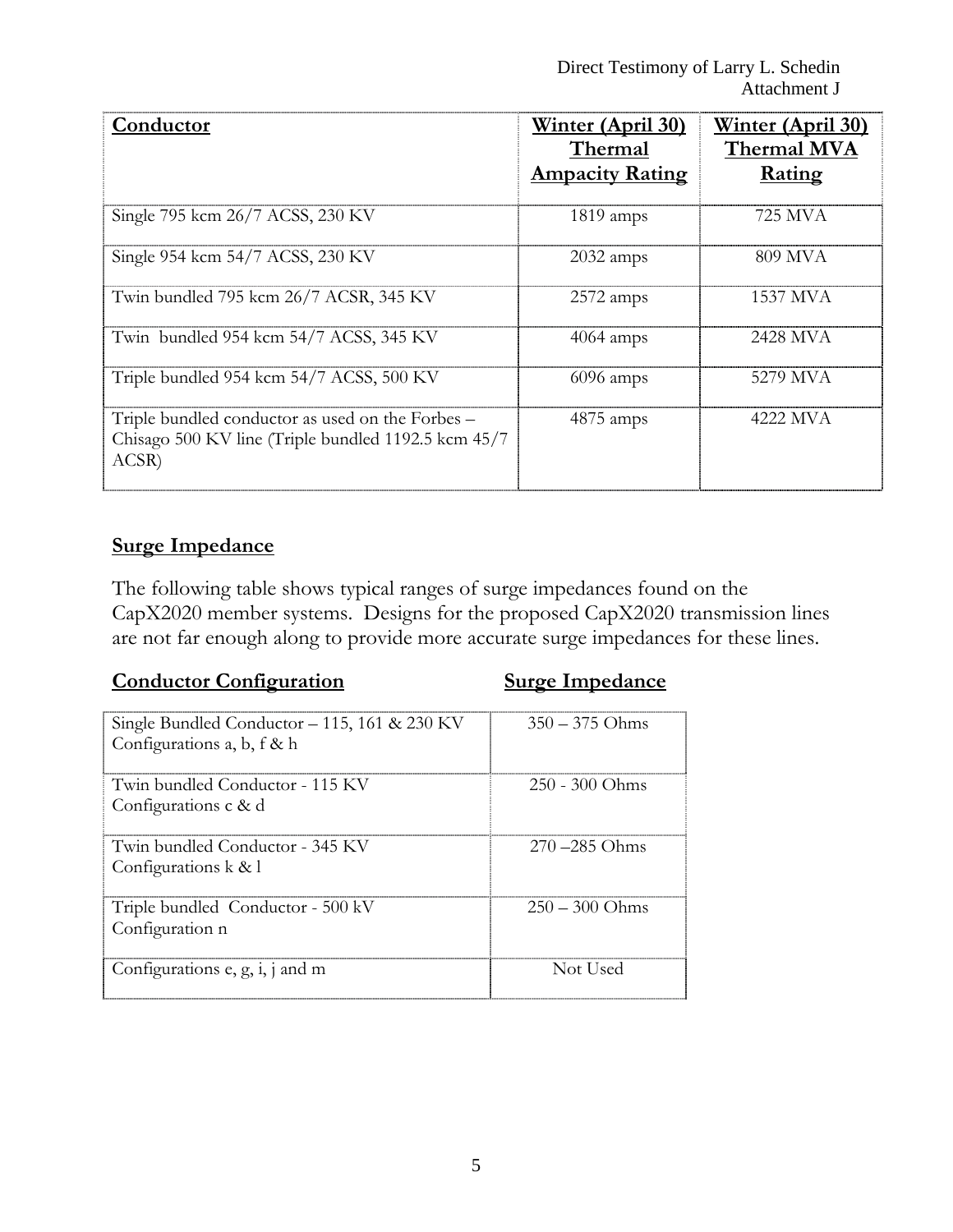| Response By: | Brad Hill/David K. Olson                        |
|--------------|-------------------------------------------------|
| Title:       | Principal Specialty Engineer                    |
| Department:  | Transmission Engineering/Substation Engineering |
| Company:     | Xcel Energy                                     |
| Telephone:   | 612-330-6826/612-330-5909                       |
| Date:        | April 21, 2008                                  |

 $\overline{\phantom{a}}$  , and the contract of the contract of the contract of the contract of the contract of the contract of the contract of the contract of the contract of the contract of the contract of the contract of the contrac

2157846v1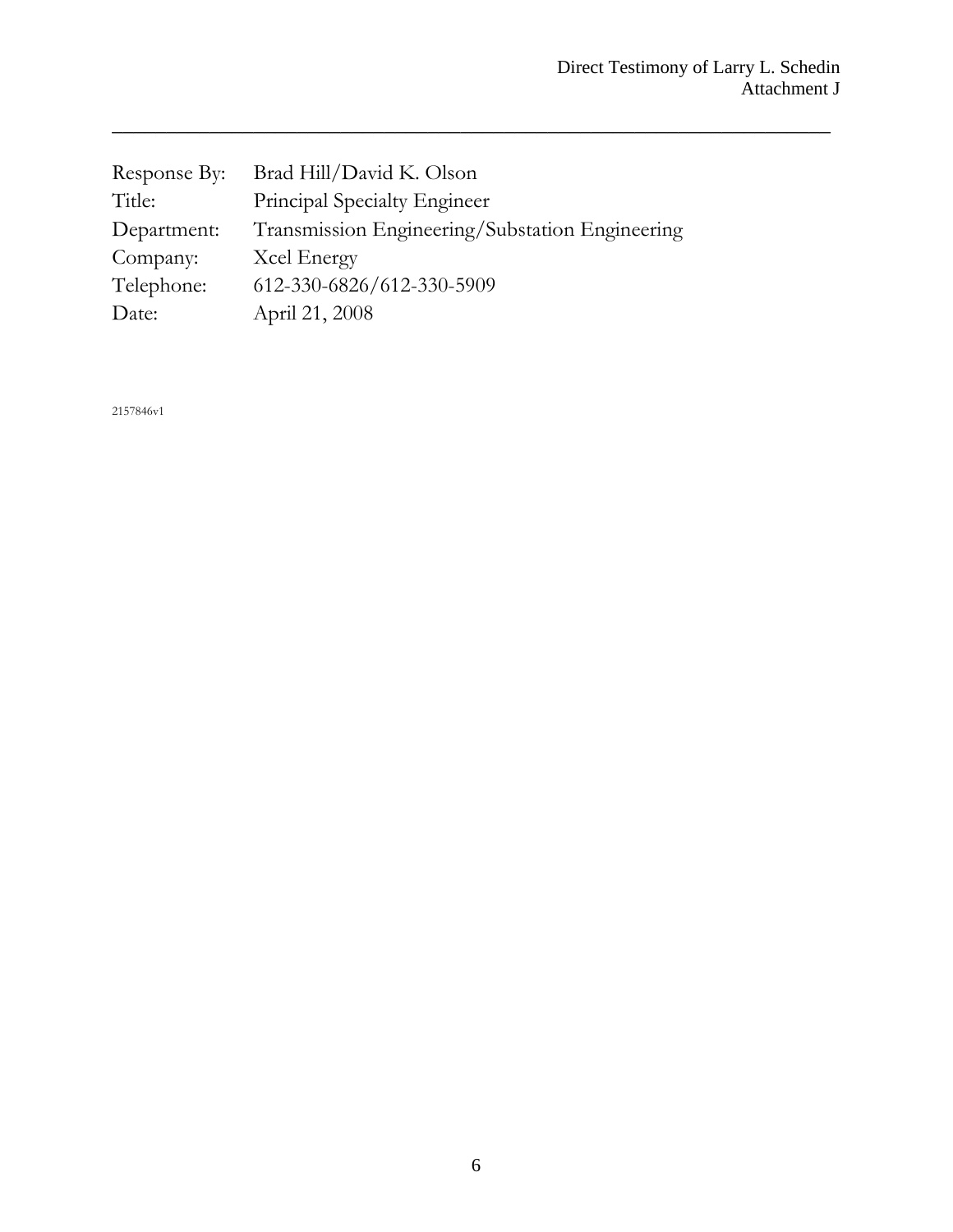# **EXHIBIT C**

### **Applicant Magnetic Field Calculations**

Figure 41: Calculated Magnetic Flux Density for Proposed 115 kV Transmission Line Designs Hiawatha Project Certificate of Need Application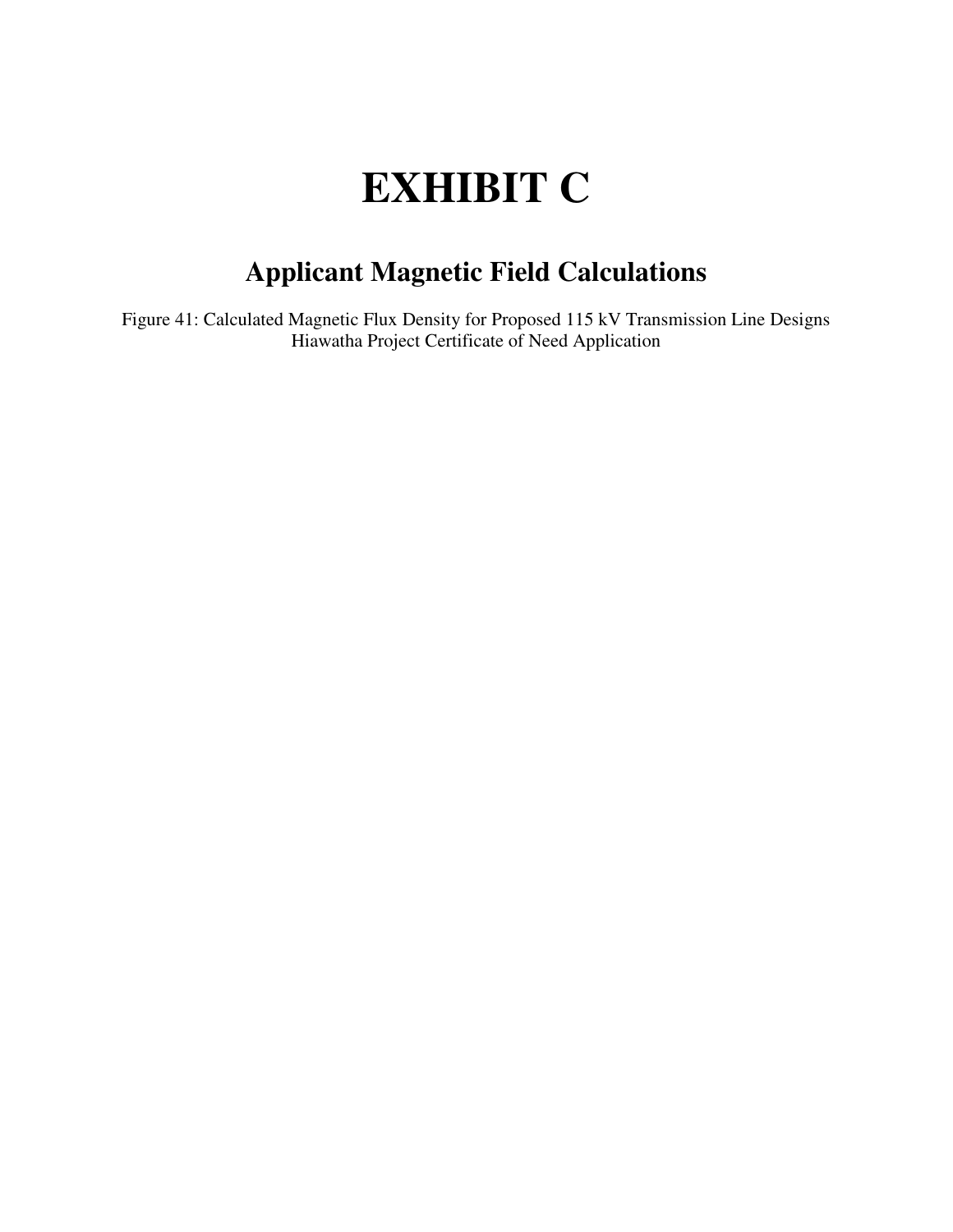**Figure 41: Calculated Magnetic Flux Density (milligauss) for Proposed 115 kV Transmission Line Designs (1 meter or 3.28 feet above ground)** 

| Route            | <b>Structure</b><br>Type                      | <b>System</b><br><b>Condition</b> | <b>Current</b><br>(Amps) |          |         |        |        |        |             | <b>Distance to Proposed Centerline</b> |       |      |         |      |
|------------------|-----------------------------------------------|-----------------------------------|--------------------------|----------|---------|--------|--------|--------|-------------|----------------------------------------|-------|------|---------|------|
|                  |                                               |                                   |                          | $-200'$  | $-100'$ | $-75'$ | $-50'$ | $-25'$ | $0^{\circ}$ | 25'                                    | 50'   | 75'  | $100$ ' | 200' |
|                  | Horizontal Post<br>115kV                      | Peak                              | 230                      | 0.67     | 2.24    | 3.50   | 6.07   | 12.11  | 26.16       | 26.25                                  | 12.18 | 6.10 | 3.51    | 0.86 |
| B & C            | Single Circuit                                | Average                           | 138                      | 0.42     | 1.41    | 2.20   | 3.82   | 7.63   | 16.49       | 16.54                                  | 7.68  | 3.84 | 2.21    | 0.54 |
|                  | Davit Arm<br>115kV/115kV                      | Peak                              | 230                      | 0.22     | 1.49    | 3.13   | 7.88   | 23.03  | 38.44       | 22.77                                  | 7.73  | 3.05 | 1.44    | 0.21 |
| А                | Steel Pole<br>Double Circuit                  | Average                           | 138                      | 0.13     | 0.90    | 1.79   | 4.73   | 13.82  | 23.06       | 13.66                                  | 4.64  | 1.72 | 0.87    | 0.13 |
| A & D            | Transmission<br>Duct Bank                     | Peak                              | 230                      | 0.00     | 0.01    | 0.03   | 0.11   | 0.84   | 13.08       | 0.85                                   | 0.11  | 0.03 | 0.01    | 0.00 |
| (3000)<br>kcmil) | 115kV/115kV<br>Under ground<br>Double Circuit | Average                           | 138                      | 0.00     | 0.01    | 0.02   | 0.07   | 0.51   | 7.85        | 0.51                                   | 0.07  | 0.02 | 0.01    | 0.00 |
| A & D            | Transmission<br>Duct Bank                     | Peak                              | 230                      | $0.00\,$ | 0.01    | 0.02   | 0.05   | 0.37   | 19.67       | 0.37                                   | 0.05  | 0.01 | 0.01    | 0.00 |
| (1250)<br>kcmil) | 115kV/115kV<br>Under ground<br>Double Circuit | Average                           | 138                      | 0.00     | 0.00    | 0.01   | 0.03   | 0.22   | 11.80       | 0.22                                   | 0.03  | 0.01 | 0.00    | 0.00 |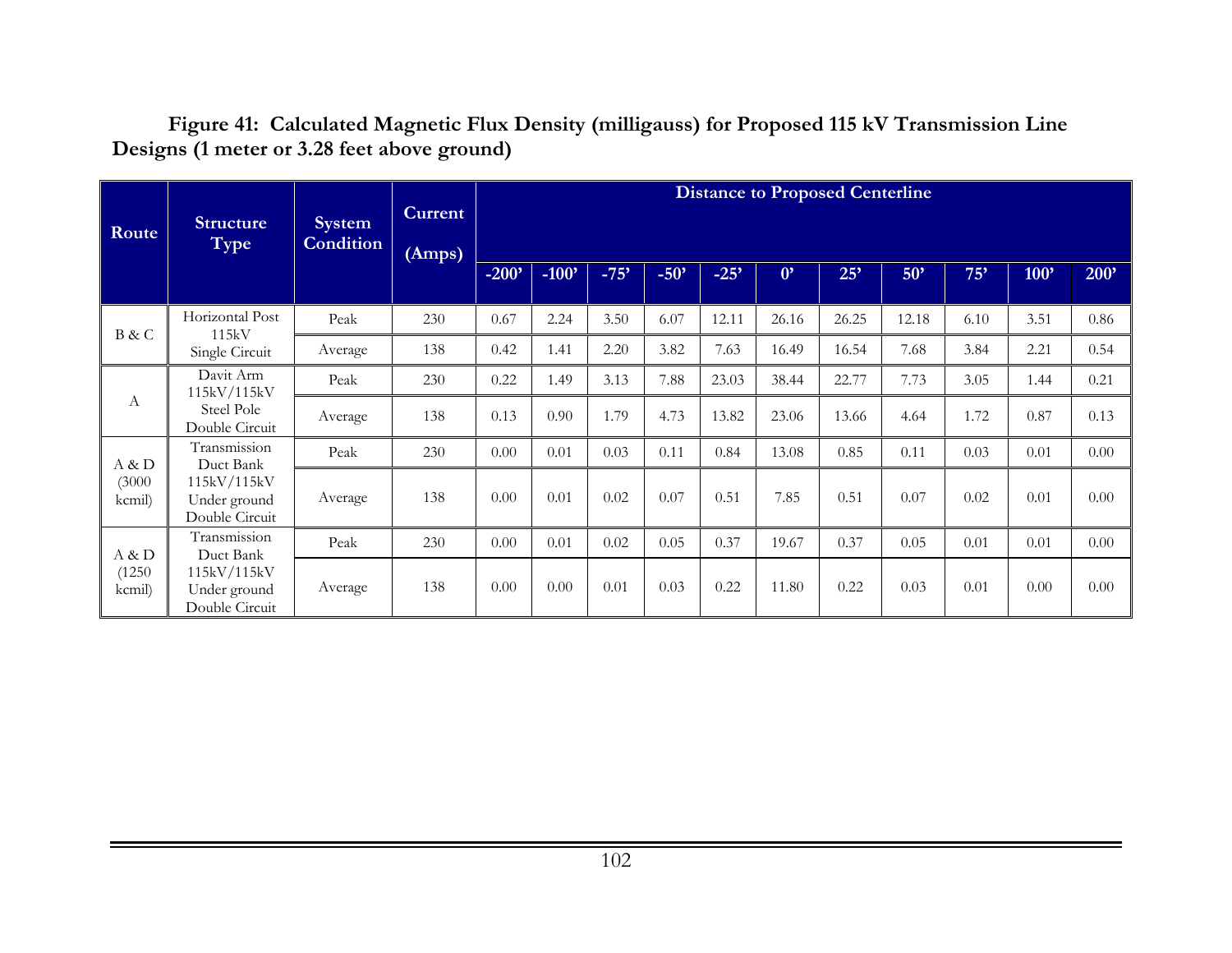# **EXHIBIT D**

# **McKay Magnetic Field Calculations**

\Calculated Magnetic Field Tables for Proposed 115 kV Transmission Line Designs